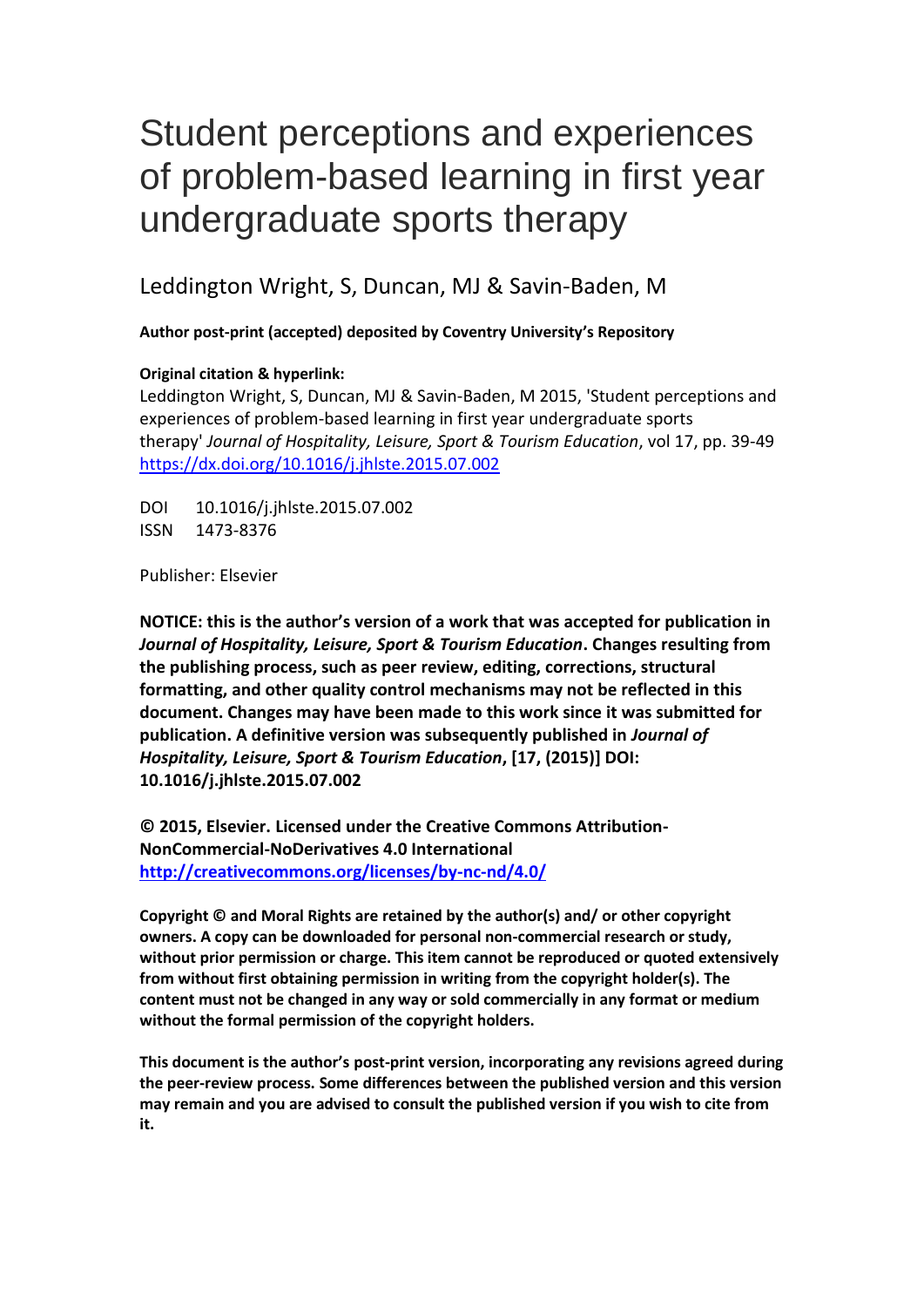1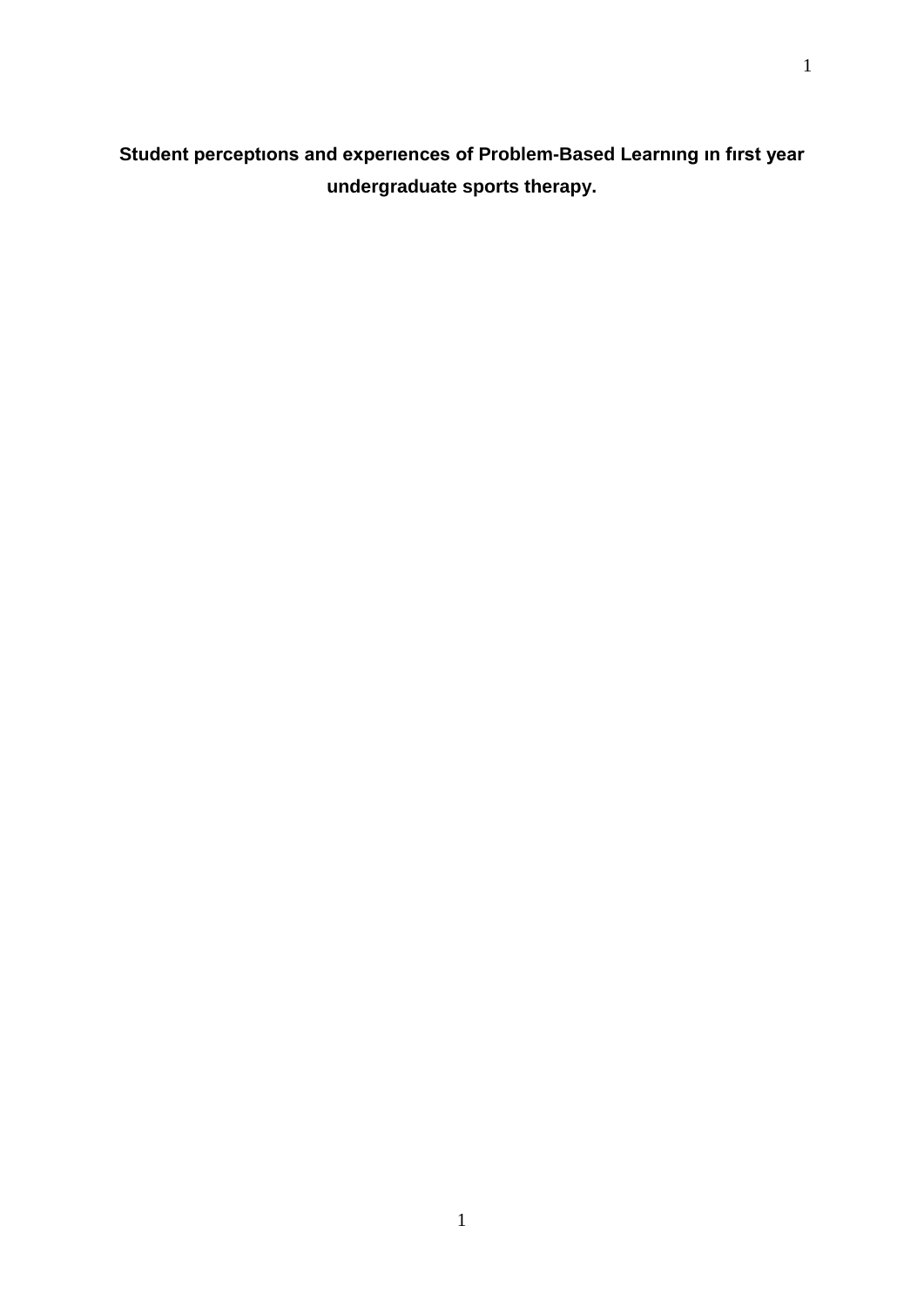## **Abstract**

Problem-based learning (PBL) has long been used as a means to foster critical thinking and student autonomy. However, few studies have investigated the effectiveness of PBL in Sports Therapy. The aim of this study was to examine first year Sports Therapy students' perceptions of PBL. Results revealed that students perceived PBL as vocationally relevant, by enabling them to work in and across groups, whilst also engaging with a wider range and depth of information compared to more traditional methods of curriculum delivery. External observations of the lecturers input sessions were made by an impartial researcher. The implications of the study are that PBL appears to be a professionally suitable and appropriate learning modality for Sports Therapy students.

Keywords: Student autonomy; vocationally relevant; curriculum.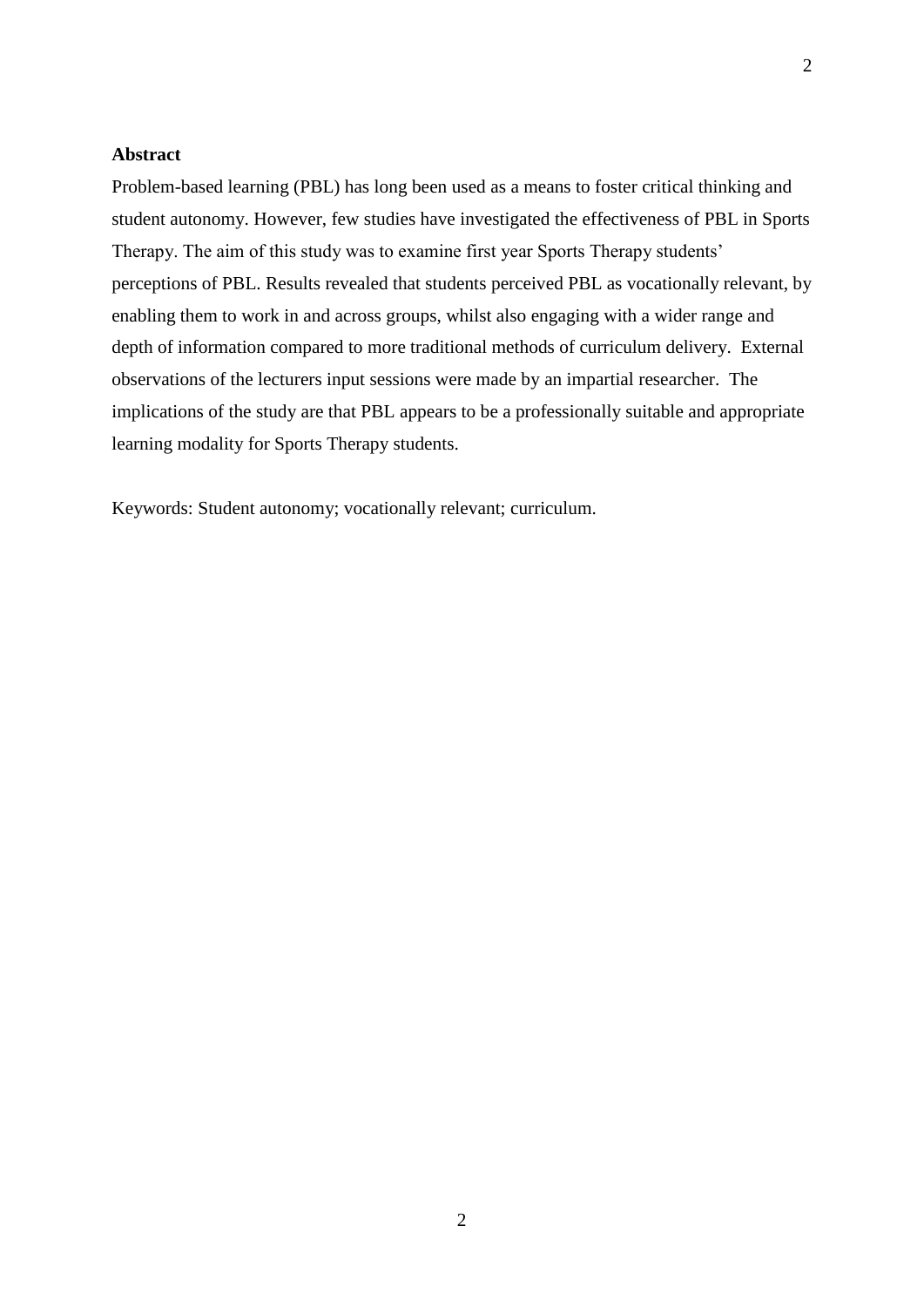#### **1. Introduction**

The UK National Student Survey (2012) revealed an area in Sports Therapy education which could be improved. This related to coursework not being stimulating, beside some general student comments that there was not enough specific Sports Therapy content in the course. The Sports Therapy programme was up for review in 2013 so an alternative mode to assist student engagement in the course was implemented. Problem-based learning (PBL) is an approach to learning, rather than a teaching method, which is being increasingly promoted and utilised in higher education. Students are facilitated to understand their own situations and frameworks enabling them to perceive how they learn, and how they see themselves as future professionals (Savin-Baden 2006). PBL is 'designed to help students develop competencies that will serve them throughout their professional lives' (Krishnan *et al* 2009:117) and have 'an apprenticeship for real-life problem-solving' (Dunlap 2005:1). Sports Therapy is an aspect of healthcare concerned with reducing risk of injuries and rehabilitation of clients to an optimal, functional and occupational fitness level. Sports Therapists are autonomous practitioners, but they can work in multi-disciplinary teams, where sharing ideas is an essential part of professional practice. Therefore, as PBL has been successfully employed in medical therapy education and is currently successfully utilised in Coventry University Sports Science department (where Sports Therapy is taught), but not specifically in the Sports Therapy course, it was decided to use PBL in one of the Sports Therapy modules.

By integrating PBL into the first year of a Sports Therapy course professional practice skills such as communication, team working, leadership and problem-solving could potentially be developed. We argue that these skills were not easily learnt in the traditional methods of teaching, for example through a curriculum that relies heavily on lecture-based delivery with a narrow set of defined competencies. Students might benefit considerably more with a PBL approach which supports independent enquiry and promotes real meaning and understanding into the case scenarios. In the context of Sports Therapy, there has been limited investigation on student perceptions and evaluation of PBL (O'Donoghue *et al* 2011). Therefore, the aim of this paper is to evaluate the PBL module in a first year Sports Therapy undergraduate degree course and to report and evaluate students' perceptions and experience of this module.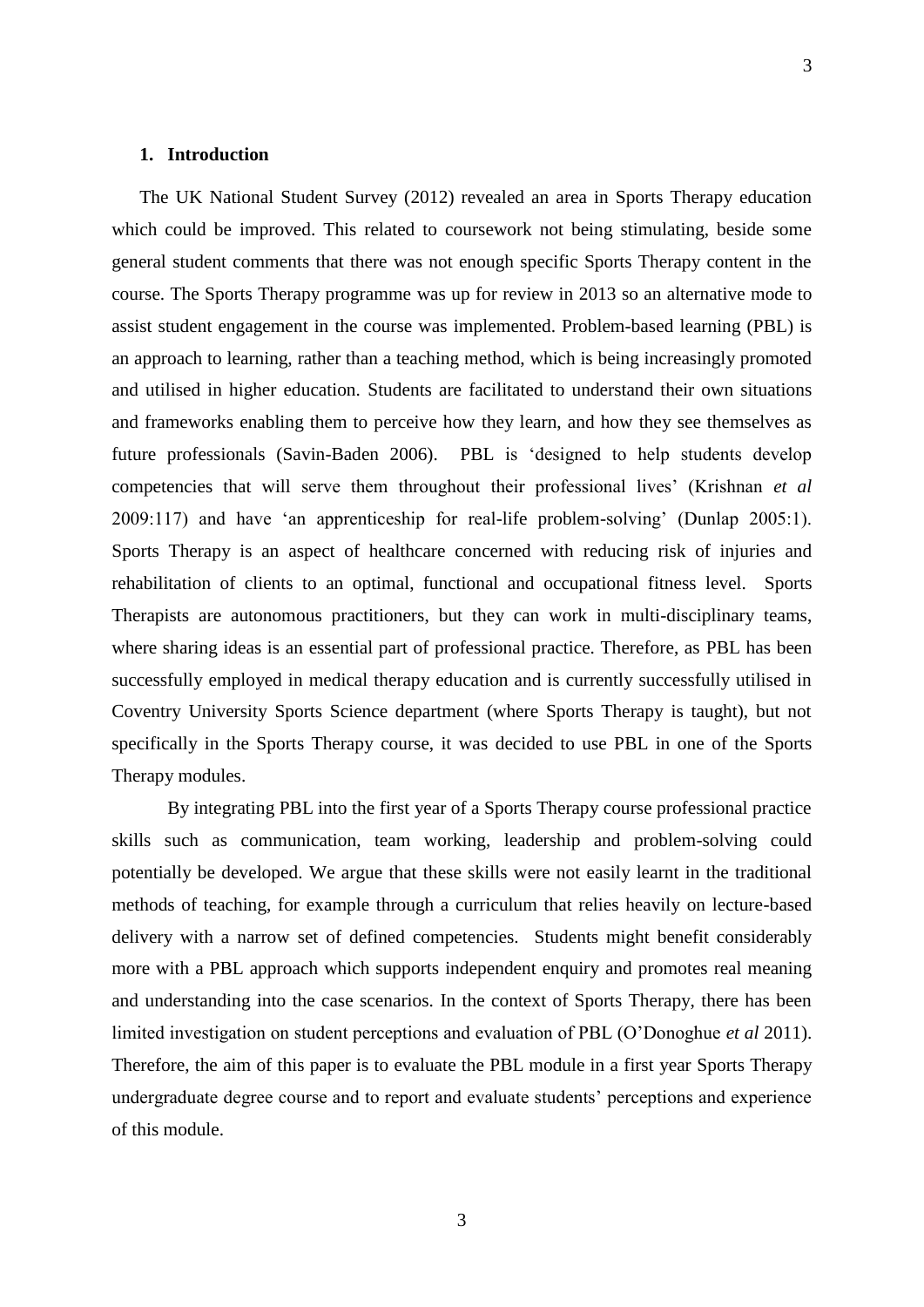#### **2. Literature review**

Barrows and Tamblyn (1980) undertook a study into the reasoning of medical students. The findings indicated that they could take a patient history but not apply their knowledge to the patient. The result of this study was the development of PBL, an approach adopted at McMaster University, Canada which marked a clear move away from problemsolving learning in which individual students answered a series of questions from information supplied by a lecturer. In this early version of PBL certain key characteristics were essential. Students in small teams would explore a problem situation and through this exploration were expected to examine the gaps in their own knowledge and skills to resolve or manage the situation with which they were presented. The 'problems', also termed 'scenarios' are central to student learning in each component of the curriculum (modules/units). The lectures, seminars, workshops or laboratories support the inquiry process rather than transmitting subject-based knowledge. To date there has been little in-depth discussion about the design of problem-based curricula. Instead the discussions have tended to centre on what counts as PBL, ways of implementing it and types of PBL (Savin-Baden, 2000, 2007a, 2007b; Savin-Baden & Major, 2004).

PBL was popularised in the 1980s and in many ways resulted in spaces where dialogic learning took place at a time in global higher education when performative practices were on the increase. Today this largely remains the case, but often there is little realisation that there are not only different types and models of PBL but that ebbs and flows of change occur within the PBL community. To date PBL has been seen as a relatively stable approach to learning, delineated by particular characteristics. Interest in the impact of PBL on students was an area of interest for tutors at Maastricht University, Netherlands, from the outset. Early studies tested the extent to which PBL helped students with problem-solving. In particular Schmidt (1983) found that by examining the role of prior learning, evaluating students' retrieval of information and exploring the extent to which students were able to elaborate knowledge that is was possible to map the potential qualities of PBL. Later work at Maastricht (Schmidt and Moust, 1995) explored the influence of tutors' behaviour on student achievement. This important study found that effective tutoring for PBL required that tutors had: a suitable level of knowledge; a willingness to engage with students in an authentic way and an ability to express them in an understandable way for students.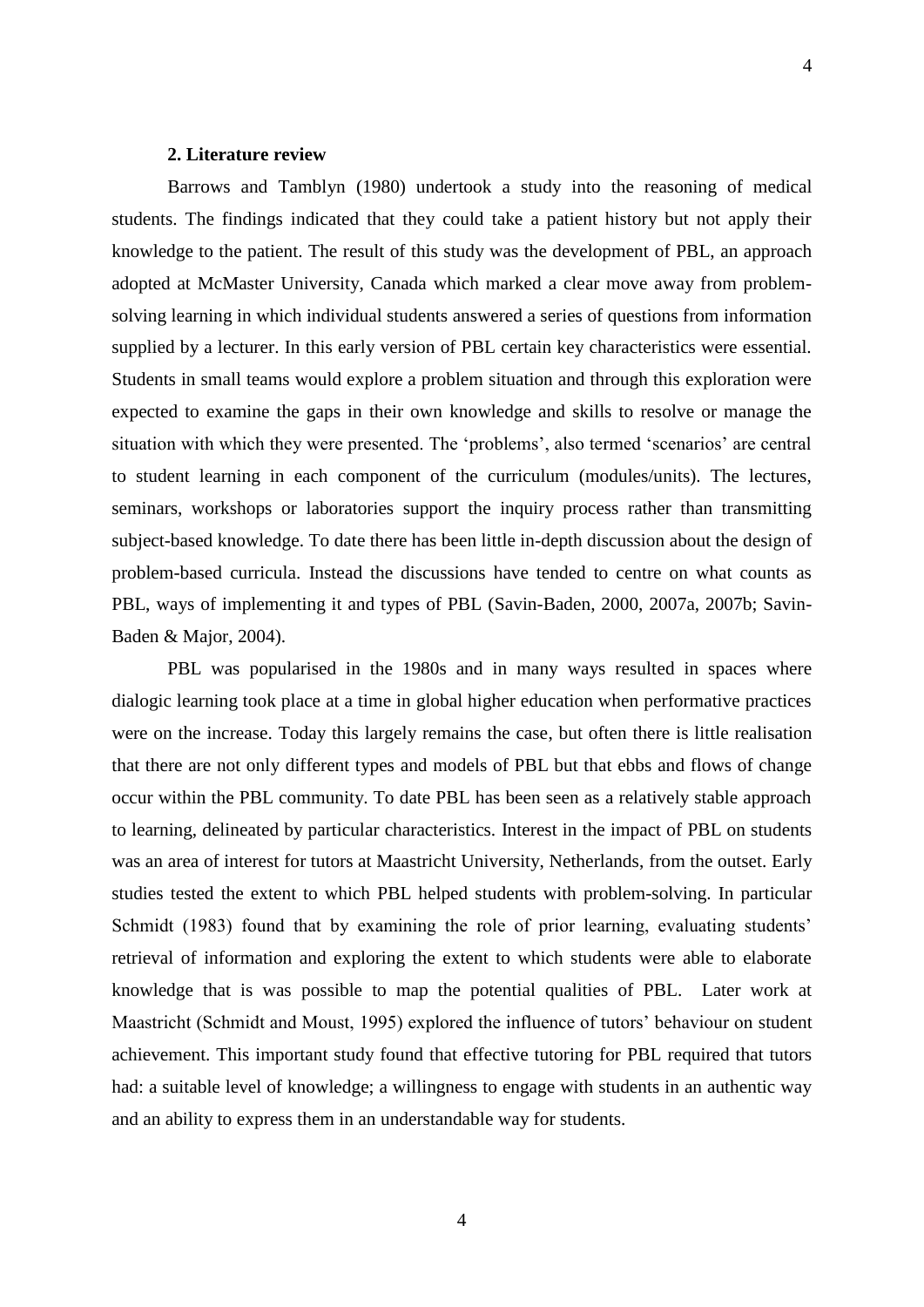As PBL was flourishing at Maastricht, Linkoping University was also developing its own approach. Important studies undertaken at Linkoping emerged from interest in exploring the relationship between research and undergraduate education, (Abrandt et al 1995); (more recently termed research-led learning in the UK in 2006). An examination of PBL from the teachers' perspective was one of the early qualitative studies in the field. This study (Abrandt et al, 1998) found that whilst tutors valued PBL they experienced conflict about whether their role should have a teaching or learning focus and a supportive or directive function.

There are several blueprints for PBL but relatively little information exists to guide those who want to consider how to use it in terms of actually designing the curriculum in a practical way. Cultural and institutional constraints affect the design of problem-based curricula, as do issues that tend to differ across disciplines, such as the way an essay is constructed or the way that knowledge is seen. However, in this project Savin-Baden's (2003) eight *modes of curriculum practice* were drawn on (Appendix 1). These modes are not meant be an exhaustive list but rather are a means of considering what occurs in some programmes as well as the impact of opting for a particular design.

Curricula where PBL is central to the learning are in fact largely constructivist in nature because students make decisions about what counts as knowledge and knowing. What is problematic here is how such a constructivist stance can be married with benchmarking statements and the emerging audit culture in higher education. In recent years, we have seen such a significant shift towards accountability and transparency that the focus in many curricula is more upon outcomes and less upon learning. For example, if the assumption is that the students must cover a given amount of knowledge in a given time, the focus of the curriculum is likely to be on knowledge acquisition rather than learning. In a programme that is centred on skills acquisition, the focus will be on the way in which knowledge is necessarily useful for practice. When adopting PBL, the extent to which the curriculum is designed as a whole entity is an important concern. For example, in the UK, degree courses in health and social care are constructed as integrated modular programmes; they are designed as a whole. Whereas a course in history may just be a collection of modules, with little if any integration, that students just take in order to gain a degree. Curriculum design thus impinges upon tutors' and students' roles and responsibilities and the ways in which learning and knowledge are perceived. However, new and different forms of PBL continue to emerge and with them an increasing interest in the kinds of discipline-based pedagogies that affect curriculum design.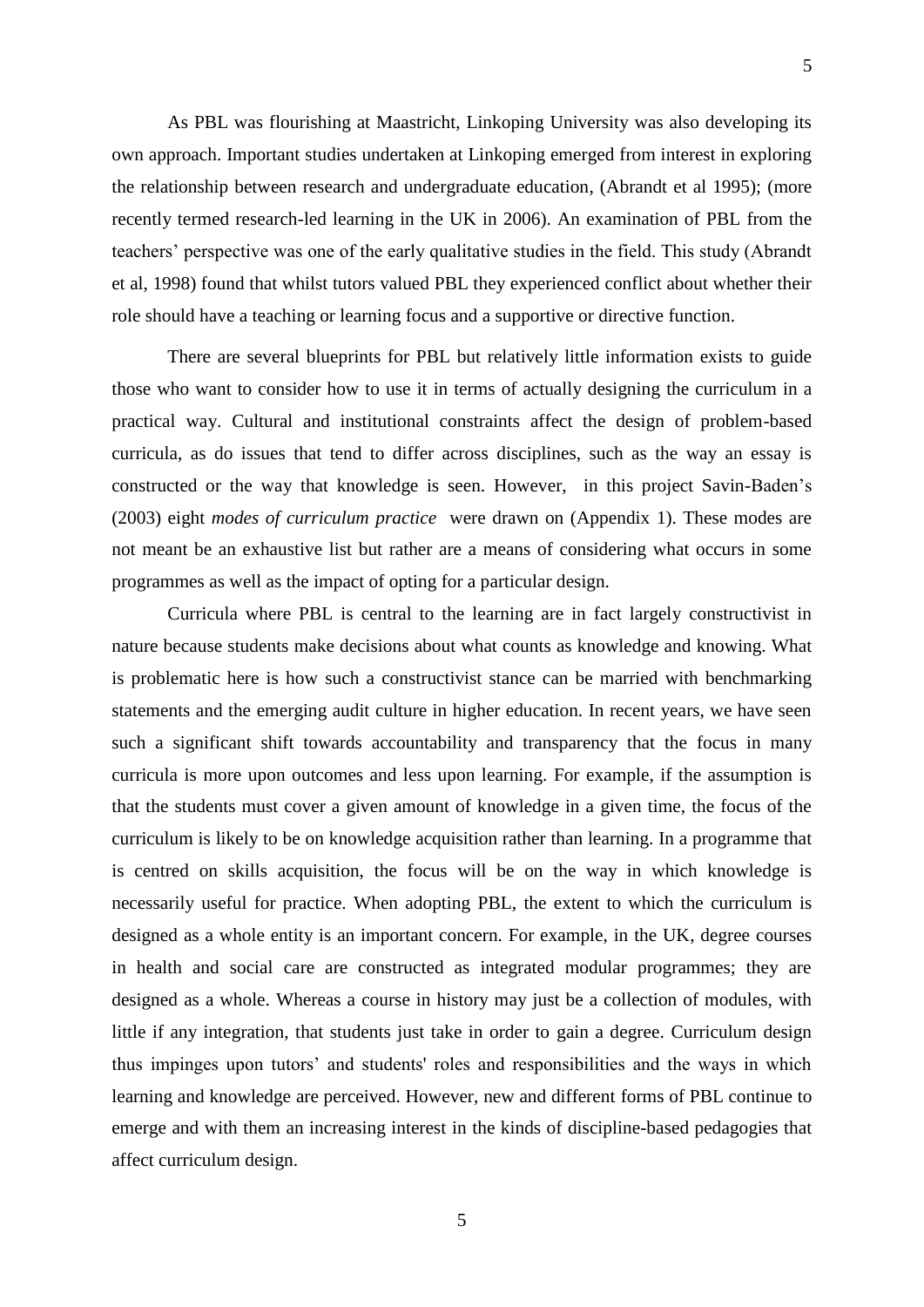Although there is a considerable body of literature on facilitation and PBL (Wilkie, 2004, Silen 2006) there is relatively little that examines the issue of student engagement. Trowler and Trowler's (2010) literature review recognised that student engagement has received extensive attention internationally and individual student learning dominates the evidence reported. In their review, definitions of student engagement are presented, which include the extent to which students are engaging in activities that contribute towards desired (high-quality) learning outcomes. Zepke and Leach (2010) similarly focus on 'high quality learning' but broaden their accepted definition to include a focus on the student's cognitive investment, active participation and emotional commitment to their learning. However, it would seem that many current definitions promote an institutional focus centred predominantly on outcomes such as retention and success rates (Kuh et al, 2007).

There is a paucity of literature concerning the pedagogy of Sports Therapy (Wilson 2012), perhaps partially because of the relative newness of the profession. The Sports Therapy degree is housed within the health science faculty and therefore has contributions from sports science, bio-mechanics, physiology and physiotherapy, each profession bringing their own pedagogical stance/histories. Sports Therapy has become a blend of sport and exercise science and healthcare therapists. The Society of Sports Therapists (SST) is one of the leading bodies governing Sports Therapy and provides a list of competencies to which the therapist must pass in order to register with the society. This provides a basis for education of the therapist and validation of the degree for the profession. Despite still educationally evolving, the working Sports Therapist is required to be an autonomous professional with decision making skills being an essential component. Learning for the Sports Therapist at degree level will therefore traditionally follow the university or college process with modules and examinations as with other courses. The only reported research on an article search has been into PBL in the third year (Wilson 2012). The influence of healthcare therapists is in the shape of the medical model with influences from physiotherapy with joint assessments and soft tissue work. The influence of sports science bringing the emphasis on scientific research, the prevention of injuries and exercise prescription.

# **3.Ratıonale and context for the study**

The impact of PBL on students' learning experience was examined in the context of a single module approach (Savin-Baden, 2003b) in a first year module titled 'Health and Fitness for Sport and Exercise" within the institution's BSc Sports Therapy Course. The module was designed using the McMaster model where the students engage with one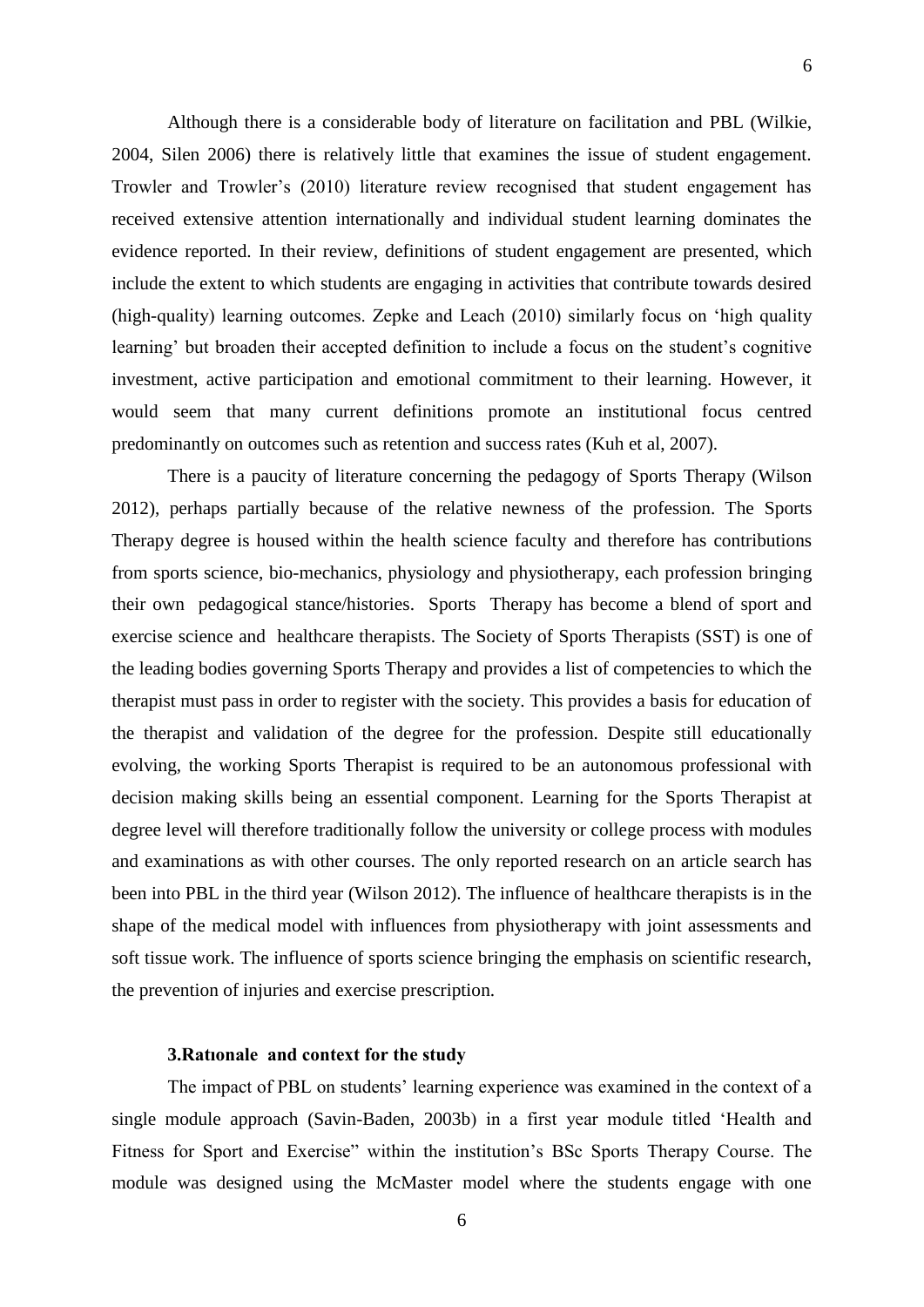problem at a time and meet two or three times with the tutor over the course of each topic. Congruent with guidelines suggested by Savin-Baden (2003a), the module was implemented to enhance understanding of the principles of the clinical practice of Sports Therapy. Tutorials were designed to support the groups at appropriate times. Practical skill sessions, subject-based knowledge, related to the problems presented had previously been taught in another module in the style of most traditional undergraduate modes of delivery. A wide variety of problems have been previously used within PBL delivery, although these have not tended to be based within the sports domain, and limited attention has been given to design of problems (Savin-Baden and Major, 2004). This potentially made the development of problem scenarios for this module problematic. However, Schmidt and Moust (2002) outlined taxonomy of problems used within PBL which involve four types of knowledge: explanatory knowledge, descriptive knowledge, procedural knowledge and personal knowledge. The problem scenarios encouraged students to acquire these different categories of knowledge in order to answer the problems, which were centred around themes relevant to Sports Therapy: knowledge of the co-morbid condition, approaches to treatment of a presenting client, understanding the rationale behind the written requests from general practitioners for exercise therapy and direct client requests for massage/treatment. They were all based on real patients and clinical scenarios as experienced by Sports Therapy colleagues (Wood 2003).

In the first session, the students were introduced to the theory of learning styles (Kolb and Fry, 1975) and PBL, including the concept of collaborative learning groups. Concurrently, they were given the Visual, Auditry, Reading, Kinsethic learning (VARK) questionnaires (Hawk, and. Shah, 2007; Leite et al. 2010) to evaluate their learning preference and an information sheet on PBL. Following this introduction, 45 students were randomly assigned into nine groups of five (Krishnan *et al* 2009). The groups were given a different case study each, written in the format expected of a Sports Therapist. The remainder of this first session enabled the formulation of their group and planning their investigation into the problem. During this period, the tutor was available as a resource in accordance with suggestions made by Savin-Baden and Major (2004). This initial period typically involved developing a number of skills including literature searching, computer/internet use, discussion among group members, and formulation of investigative strategies. Seminars and tutorial sessions followed depending on the lecturers' perceived requirement of the students, with the aim of encouraging students' development of a critical independent stance. In the final session each student group presented their solutions to the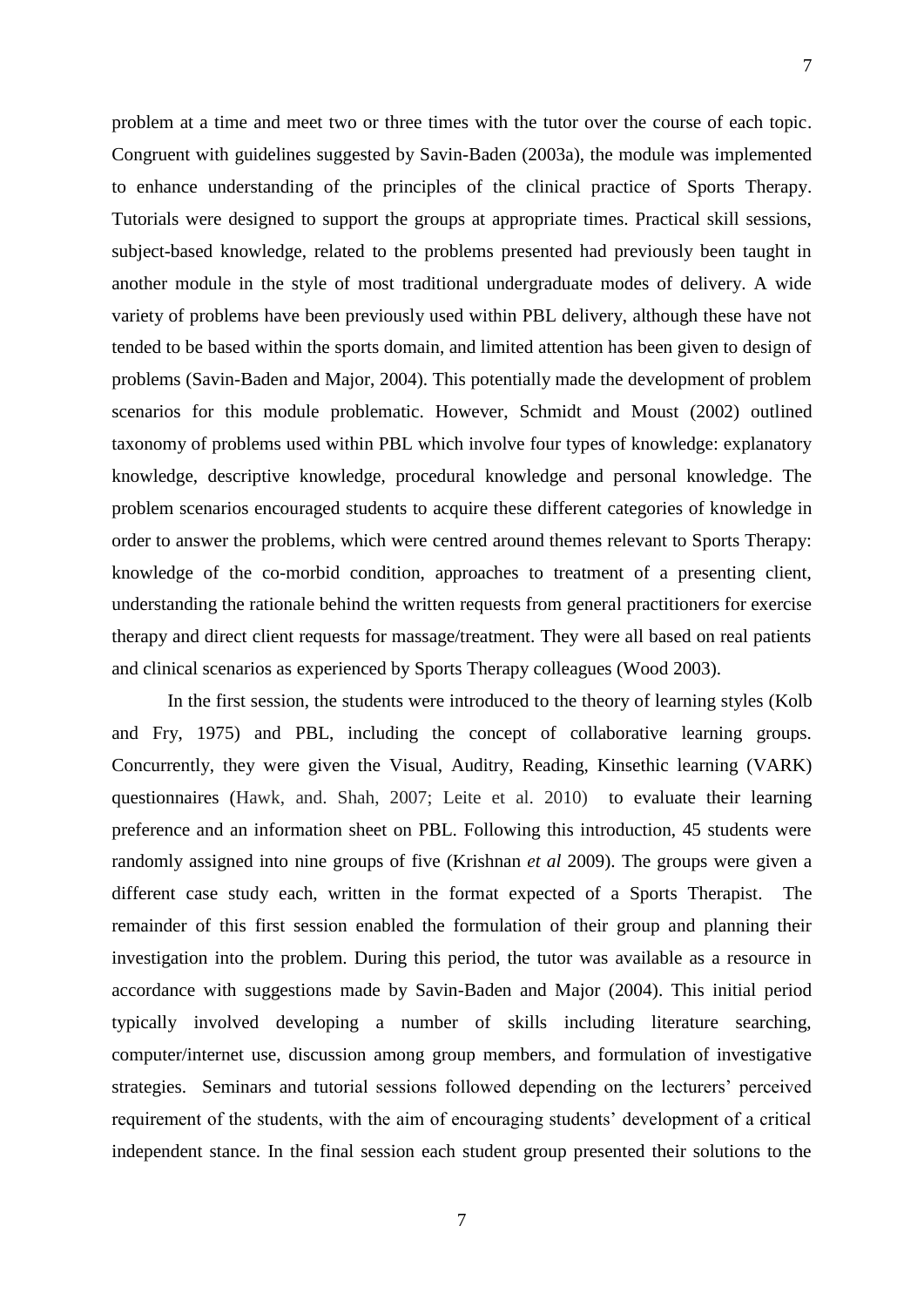problem scenarios to the other groups, supported with an overview of relevant theory associated with the topic provided by the tutor.

The examination component of the module was designed with reference to examination procedures previously used successfully within PBL (Macdonald and Savin-Baden (2003). However, this module was constrained by the module exam guide so as a result the assessment tasks developed for this module were unable to fully integrate these guidelines. A marked written exam was utilised to comply with module guidelines, plus an unmarked group presentation by each group who were subsequently provided with feedback. The written exam questions involved the series of problem-based scenarios that were anchored to the main themes of the module. It required students to reapply concepts, arguments and theory that had been previously used to solve the problems given to the groups. The answers required small word count reports as these promote succinct, critical pieces of work. Therefore, the assessment was based in a practice context i.e. what they would do to solve the problem, and assessed the process-based activity i.e. how they used particular protocols, treatments and the procedures they employed. However it did not consider the actual 'handson' working with clients or peers as this was assessed in another module. The exam did not simply assess the students' ability to provide knowledge, but rather assessed the students' understanding and application of practical skills previously learnt and their ability to evaluate their solution. It sought to examine the students' integration of their knowledge into practice by the application to authentic situations. Therefore, they needed to demonstrate competence in clinical reasoning behind their solution to each problem scenario question.

This study adopted Action Research as the research methdology as it morrors the PBL cycle. While there is no one universally agreed upon definition of Action Research, leaders of this research approach have made several attempts to provide insight into the essence of the approach. Our stance was to adopt the focus suggested by Reason and Bradbury who argue that action research is a framework for inquiry that "seeks to bring together action and reflection, theory and practice, in participation with others, in the pursuit of practical solutions to issues of pressing concern to people" (Reason and Bradbury 2006: 1).

PBL is an innovative approach to learning, and non-customary for the Sports Therapy course at Coventry University. So a pragmatic approach of Action Research was undertaken into students perception and experiences of PBL, in order to understand and improve educational practice for Sports Therapists. Action Research was chosen because PBL utilises this mode of approach, acknowledging that people learn in different ways which allows for students to make choices about the direction for their learning (McConnell 2002). This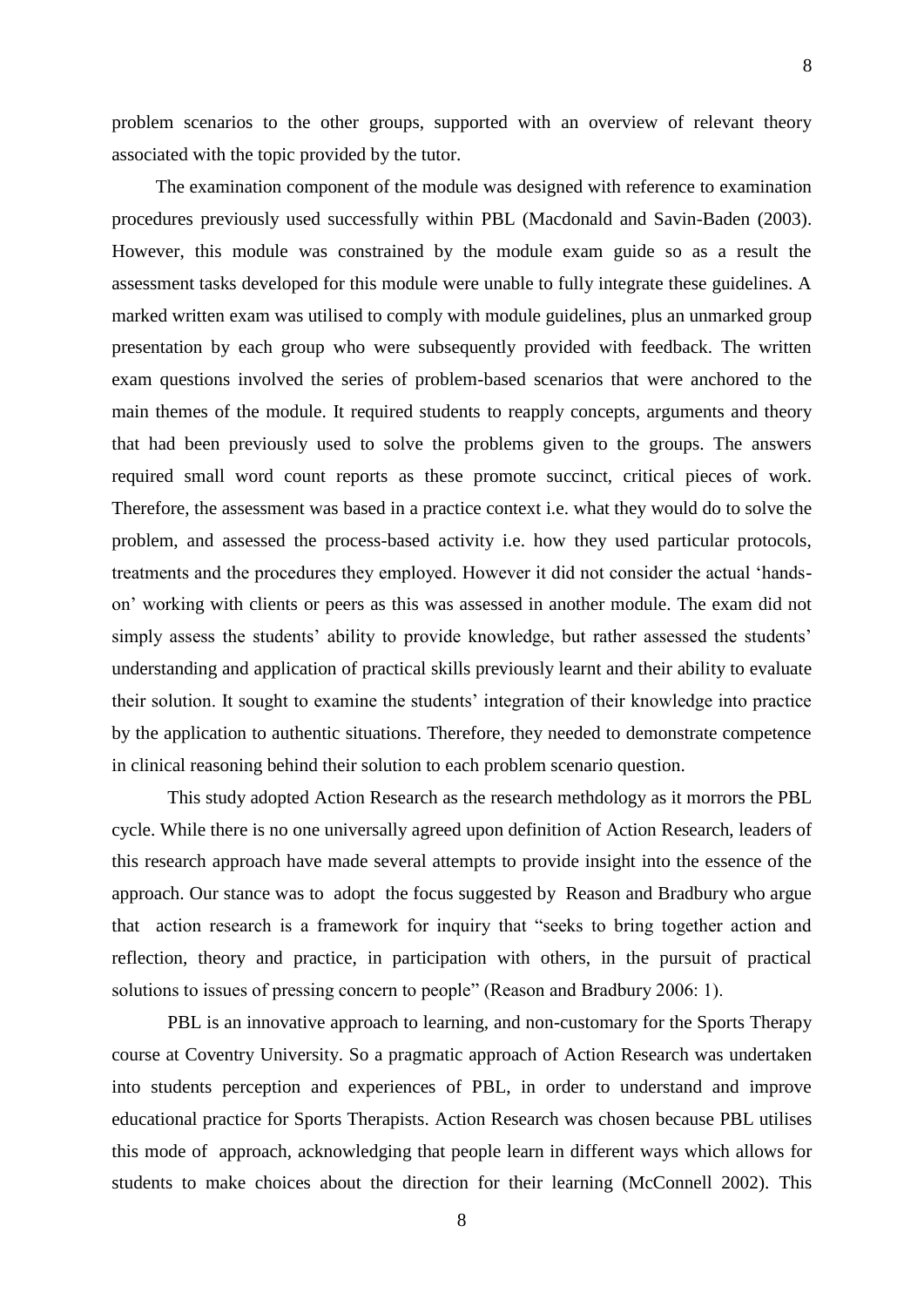research was therefore a 'work in progress' (Brydon-Miller *et al* 2003:4) as knowledge of the students' attitude to PBL is developed through action and reflection. Therfore the research team adopted the pragmatic stance suggested made by Savin-Baden and Major, (2013) who have argued that researchers should consider the following questions when undertaking action research:

- 1. What is the concern?
- 2. Why those are involved concerned?
- 3. How might the situation be mapped and understood?
- 4. What can be done?
- 5. What should be done?
- 6. How will data be collected?
- 7. How may conclusions be checked to ensure that they are reasonably fair?
- 8. How will the significance of the action be presented and explained?
- 9. How has change taken place?
- 10. What practices still need to be examined and possibly changed?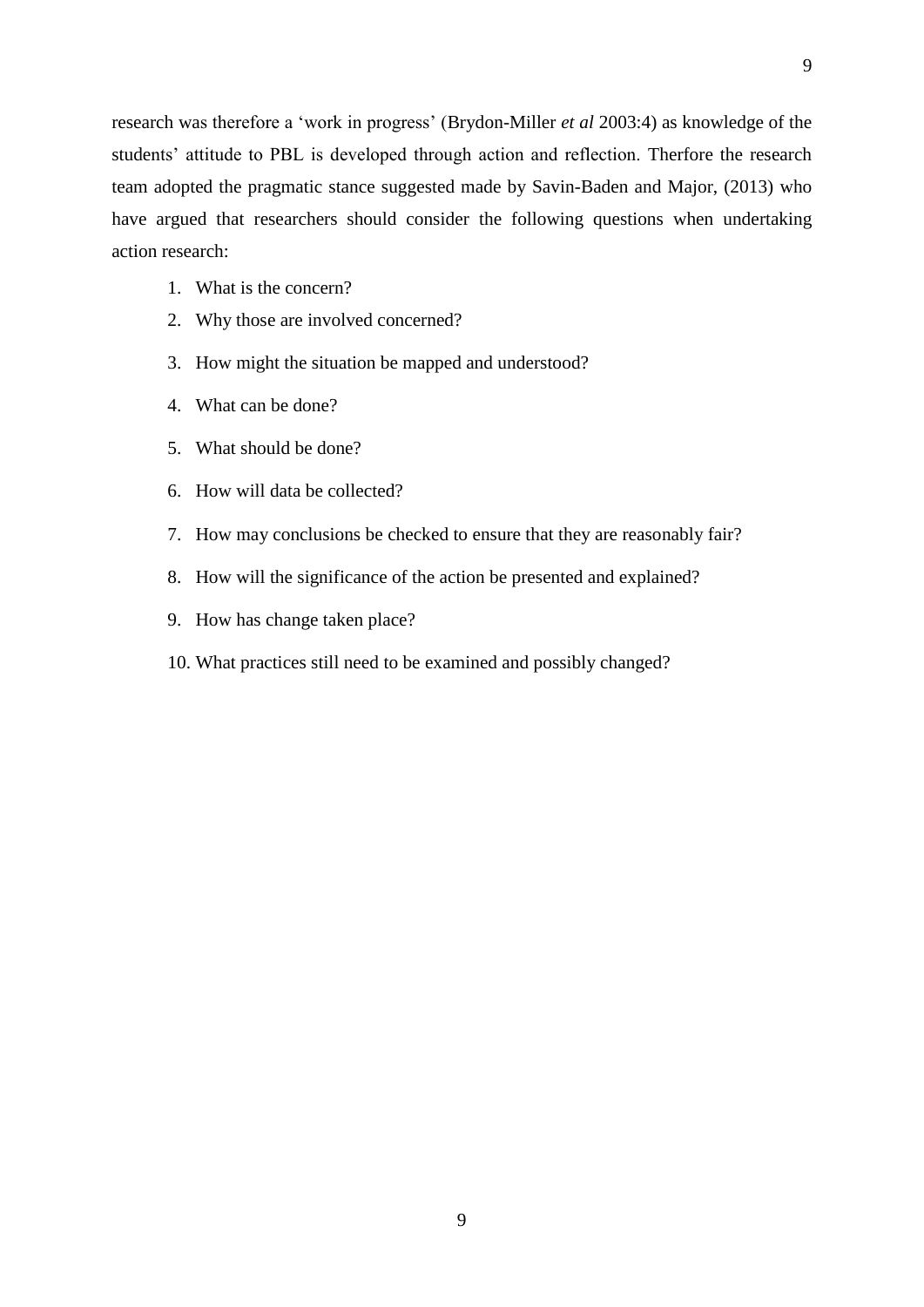The team therefore drew on the following cycle:



Figure 1: Savin-Baden and Major's action research cycle ( 2013)

#### **4. Methods**

The methods used for this project were: a focus group, observation and questionnaire.

#### **4.1** *Sampling*

First year Sports Therapy students were involved in questionnaire and observation of one surgery session. Volunteers were recruited for the focus group at the end of the PBL section of the module. In practice forty-five first year Sports Therapy students were randomly assigned into groups of five and PBL scenarios were presented where there was no specific right answer. The groups arranged their own meetings working towards a presentation demonstrating their solution to the scenario. Group tutorials were held during the module, one set of which was observed by a researcher who subsequently distributed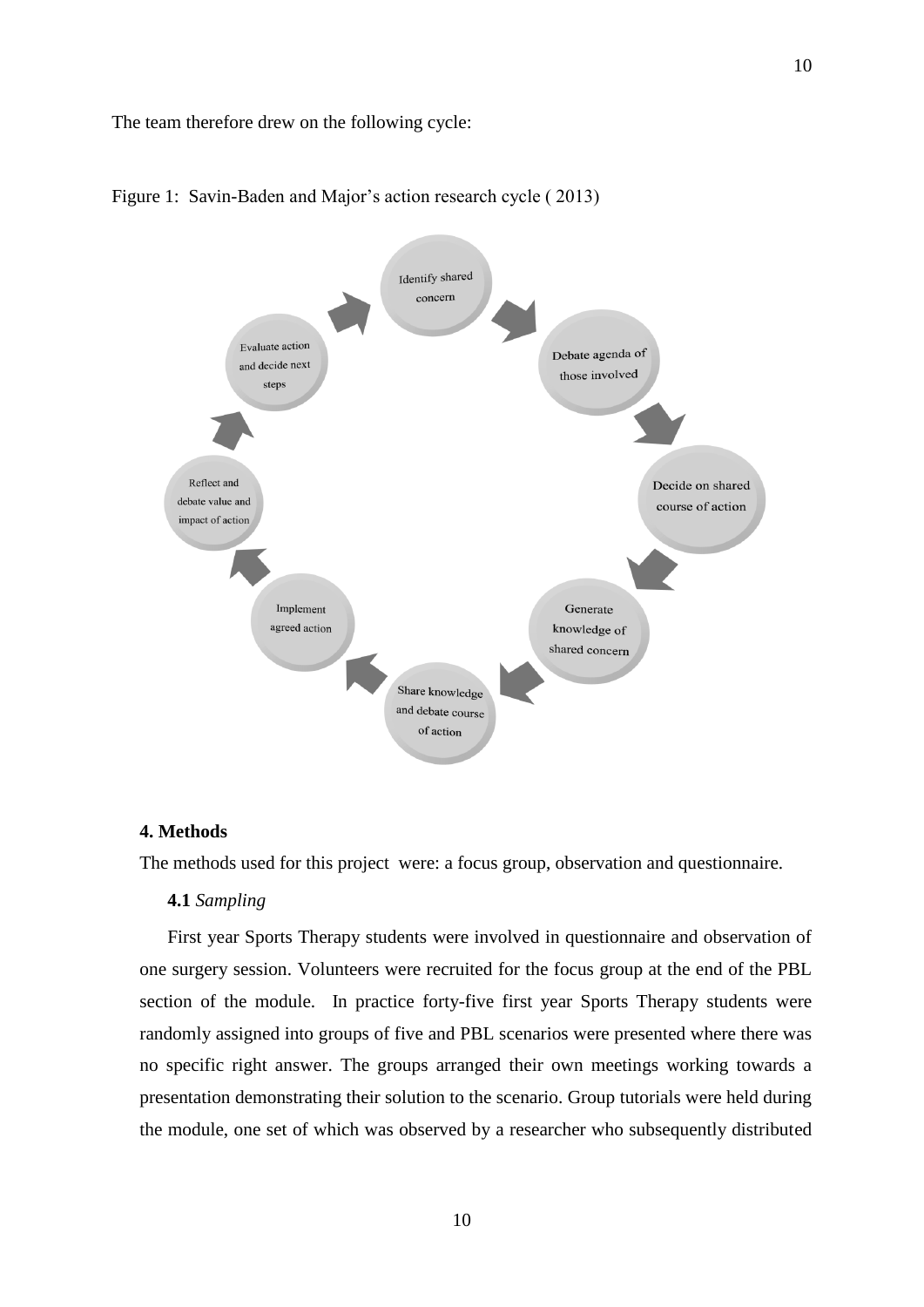questionnaires to each student. During the module, six students participated in a focus group interview which was analysed using thematic analysis.

11

#### **4.2** *Data Collection*

The data collection involved observations of the nine group tutorials. The evaluator was an independent researcher who notated the tutorials, appearing on the edge of the event, listening but not involved. The annonymous questionnaires required three short answers to open questions asking the students what they felt they would be able to achieve after the PBL, what more did they require, and what they would like to do or change. These were handed out to each student at the end of their tutorials. On completion were returned on a pile at the end of the room to maintain annonymity. The focus group was held midway through the module using six volunteers from different groups. The group comprised of three males and three females, age range 18-21 with no previous experience of PBL. The focus group interview was held at a mutually convenient, time being led by an independent lecturer on the Sports Science course. A focus group interview was chosen as it provides a more naturalistic data collection method compared to interviews (Wilkinson, 2004). Focus groups also allow respondents to build upon the responses of other group members and the relatively free flow of talk which can provide an excellent opportunity for hearing the language and experiences of the respondents (Wilkinson, 2004). The focus group was recorded on tape and the transcript was subsequently typed.

#### **4.3** *Data analysis*

Due to the iterative nature of the process, data were gathered throughout the action research cycle. The research team and the students discussed them and thus data analysis and interpretation happen throughout the process. Thematic analysis at a fundamental level is "the process of recovering the theme or themes that are embodied and dramatised in the evolving meanings and imagery of the work" (Van Manen 1990: 78). This method provides a general sense of the information through repeated handling of the data. The idea is to get a feel for the whole text by living with it prior to any cutting or coding. The research team adopted the process suggested by Braun and Clarke (2006) when conducting thematic analysis:

- Familiarise yourself with your data
- Generate initial codes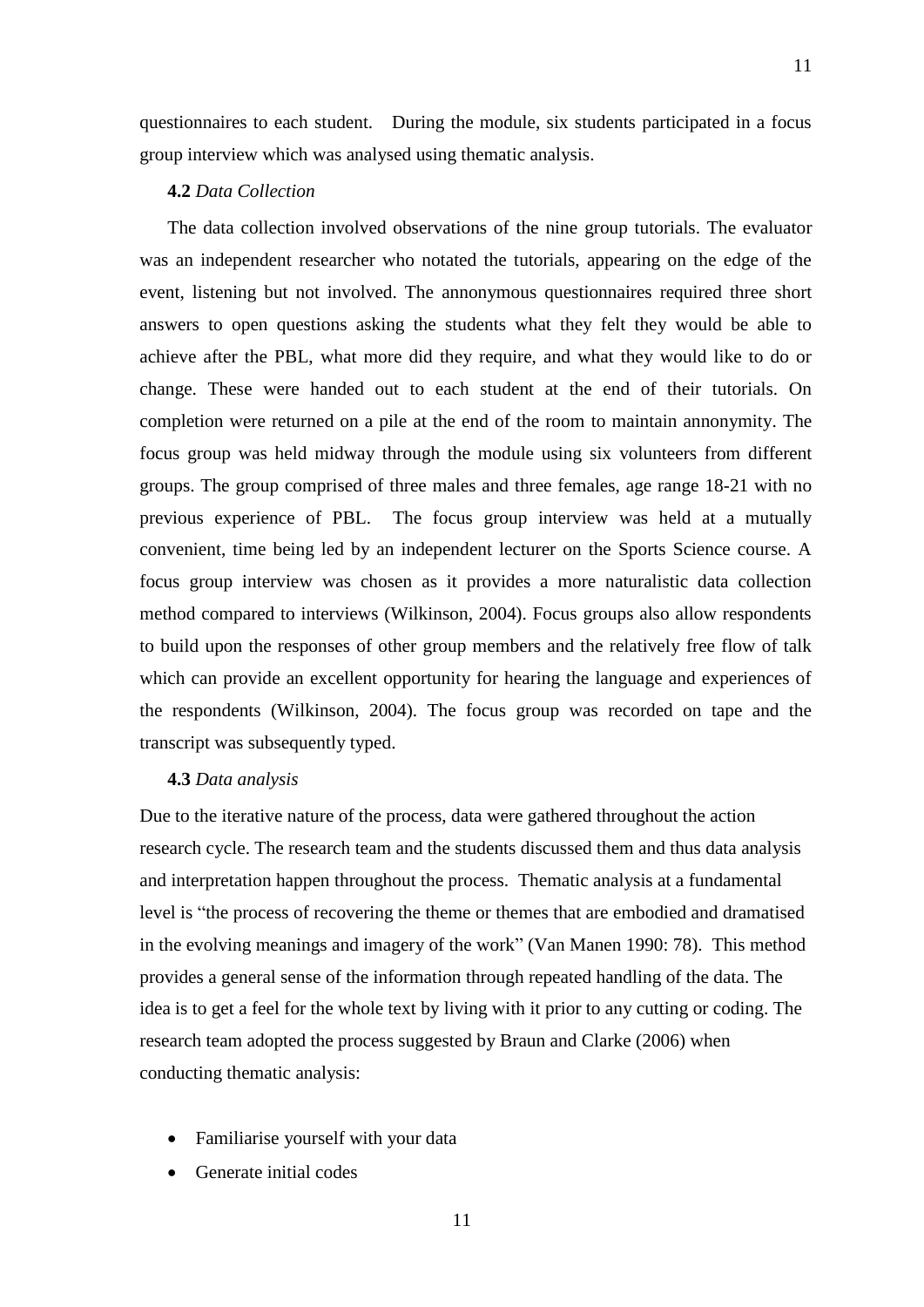- Search for themes
- Review themes
- Define and name themes
- Produce the report

The researchers also analysed data through constant comparison and shared information with the students.

#### **5. Findings**

The results from the focus group interview were evaluated using thematic content analysis (Wilkinson, 2004). This revealed a number of themes within the student experience of PBL. These included the delivery of the module sessions, module content, skill development and module timing. It was quite clear that the students who had taken this module had not experienced the type of delivery involved with PBL previously but although many found this a challenge to begin with, the delivery of the module was perceived to be more enjoyable and effective.

#### *5.1 Focus Group Interview*

#### *5.1.1 Module delivery*

Students felt PBL was not delivered like other modules but related more to what they were ultimately wishing to become professionally and that they were encouraged more to engage in the learning process. For example, female students three and two reported:

*"instead of just being told things, we were busy finding out different things, so we learnt a lot more I think, than say if we had just had lectures"*

*"....... I put more effort into this than I did for other modules, it made me feel more involved* … *This was different, you really had to do it, not just know it"*

"....... *say if someone comes to see you and you don't know, they tell you, you only have your own research knowledge of how to look that condition up and you need to be able to work with that person"*

# **5.1.2** *Module Content*

Problem based scenarios: students reported they felt the scenarios were realistic and allowed them more autonomy to explore problems in the way they wanted to. It was clear from a number of student comments that simply presenting a problem and asking them to work through it can provide a stimulus for greater independent thought. For example, male student two noted: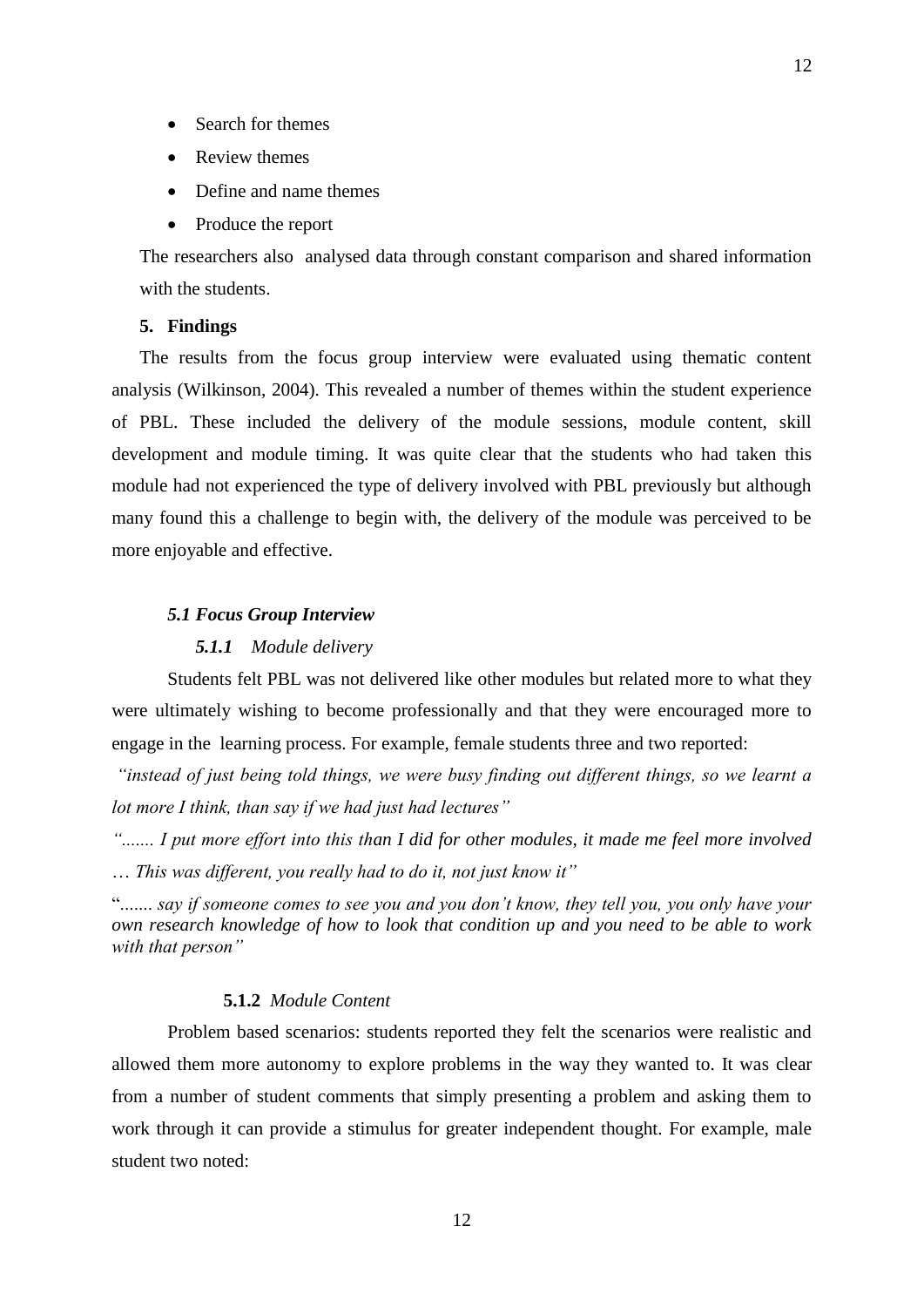*"....everyone finds different ways of doing it, you know if someone comes and listens to a lecture they will just listen, but with the scenarios if someone comes in with a condition or comorbidity people will do different things. So what I would do someone else would do something different so it makes everyone come at it from their own start point."*

Male student one agreed with this stating:

*"I think it's good 'cos it causes you to set things out how we will in real life, you get a scenario that you don't know, like a new patient, you don't know all their contraindications so you have to look them up and then figure out what you would do about that person"*

Likewise female student one added:

*"yeah this gives us the skills we will need when we are out in clinic working with real people*"

# **5.1.3.** *Skills and development*

Similarly, male student one appeared to be relating his experiences to his future employability stating that:

*"it's[employment] going to be more like this than what we have got in the other modules"*

The experience of group work was discussed as facilitating communication skills and building confidence, although dependent on the contributions of the individual. Some students perceived this to be unfair.

Male student 1 and subsequently male student two:

*".....so pretty much it's resulted in all of us working together* 

*"yeah so I know everyone enough to say hello and like know who they are but that wouldn't have happened if we hadn't have had to work with everyone on the different scenarios"* 

However, male student one said that:

*"one bad part is though if you are in a group and you are quite happy to sit there and do nothing you won't get anything out of it for yourself but you can still pass"*

With another problem highlighted from male student three:

*"it's very dependent on the group though, like last week one girl turned up from her group and the other people didn't turn up so she was the only one there and obviously you can't do group work without a group*"

#### **5.1.4** *Module Timing*

Presenting work, even though it can be difficult and challenging, was accepted as being important.

Female student one: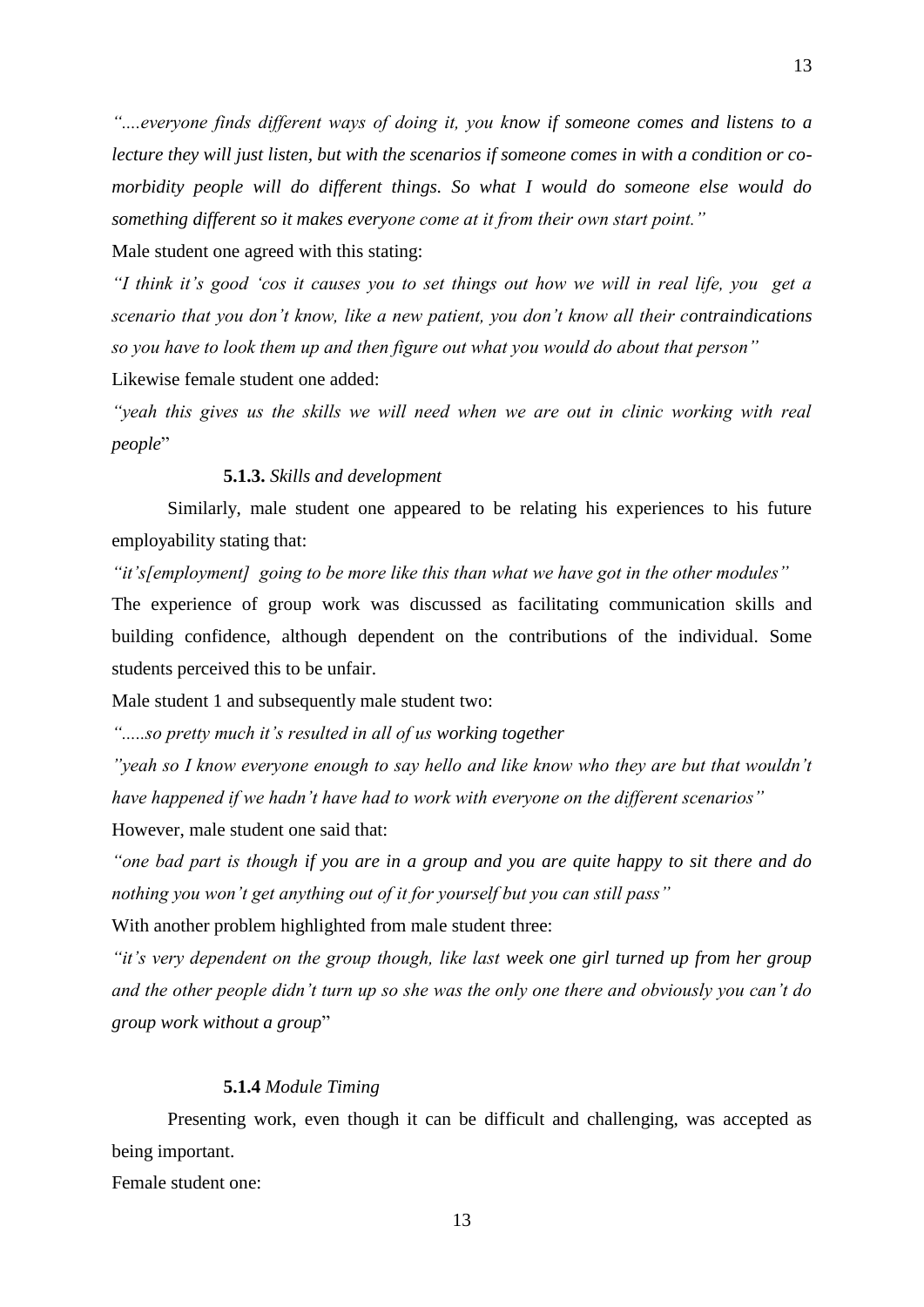*"it's good too because as part of it we have to talk to each other and also present so if you don't like speaking you just have to learn to like it because you have to do it so it makes you more confident than lectures"* 

Male student one:

*" It's a good way to build self-confidence in yourself" and continued : ".....so pretty much it's resulted in all of us working together"*

Organisation of the group work appeared to follow the process outlined in Williams (2004). Female student one stated:

*" well first we look at the information and then allocate jobs so someone would find out what the problem is and what the issues around it are"*

Male student one added:

*"and you know we would split it up and look at different bits, you wouldn't get it all done in time if we did the same thing so you have to coordinate and work with each other then you go away do your bit then come back to feed into the group and look at what they've done so you then build on each other's work"*

#### **5.1.5.** *Difficulty and Overall Comments*

However, there were some perceived difficulties. Although students were starting to make links with the learning outcomes of other modules enabling an understanding of how the degree could develop them into Sports Therapist's, they acknowledged that they would not like every module taught as PBL as female student two stated:

"*I wouldn't want to do it every week though, or in every module"*

Overall, the student experience of this PBL module was positive although female student two *"...wanted a final answer*"

This was in agreement with the commonly held belief expressed by female student one:

*"so you know what's right though".*

However this was quickly challenged by male student two:

*"but you know there probably isn't one so it's hard to know what to do".*

Male student two continued to perhaps express what a commonly held belief that in reality the students still want to know

*" how to make sure you get a good mark".*

Acknowledgement followed from female student one that:

*"you need the feedback from the teacher though"* 

This perhaps validated the input from the lecturer!

14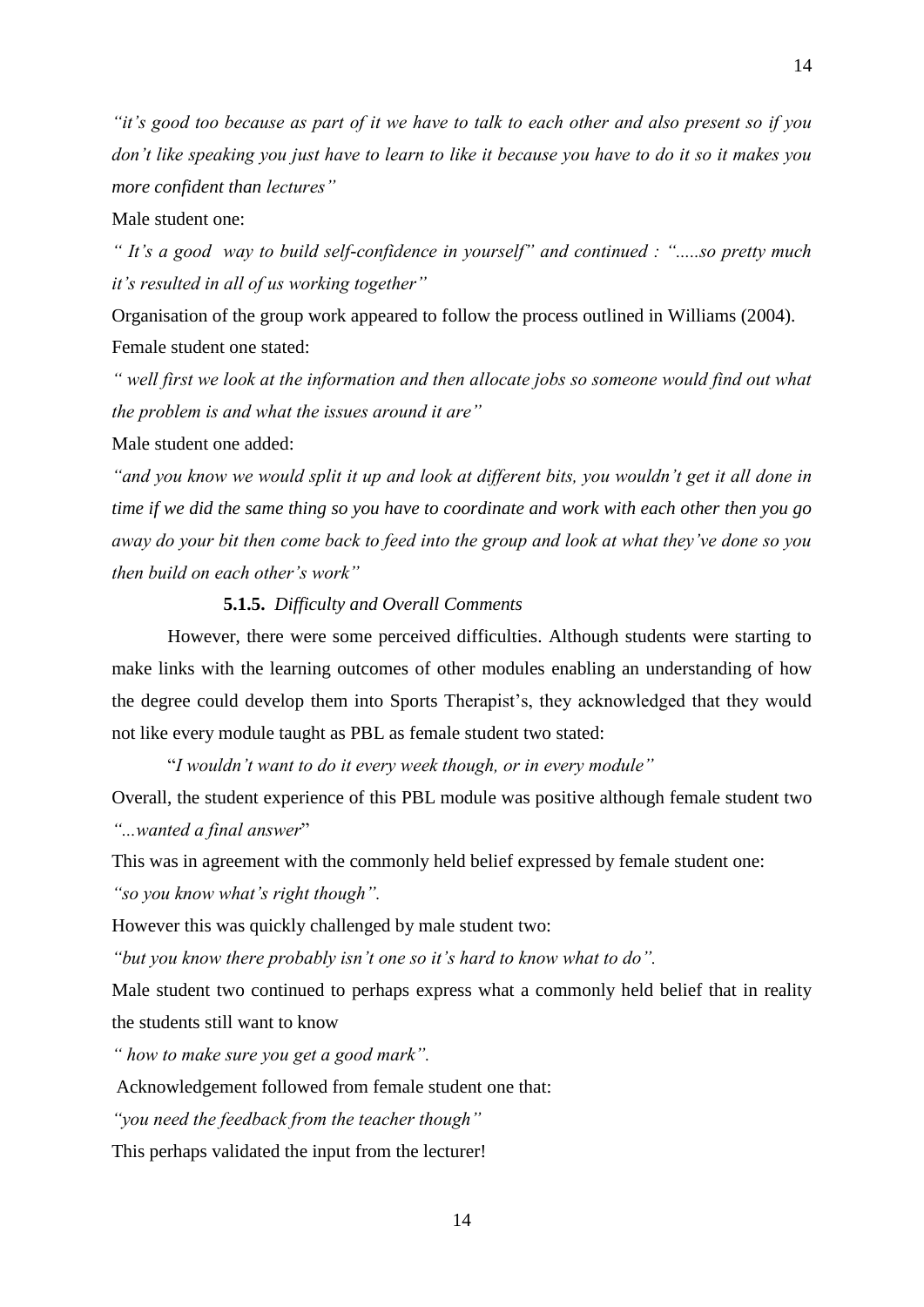#### *5.2. Questionnaire feedback*

The questionnaires consisted of three simple statements requiring a response; after this I will be able to......, I need more...... and If I could I would......

The themes that evolved following the statement: "After this session I will be able to:" related to the value of group work and a positive understanding of research with comments related to the presentation which was the marked component.

*'Improve on my research'*

*'Research more open minded over various resources'*

*'Research into different topics discussed'*

*'Research for the clients clinical problems'*

*'Make a fantastic presentation and speak in front of a group'*

Some comments clearly reflect a strategist thinking to achieve the task however others showed a more enquiring mind.

Students reported a variety of things they would need more of which included resources and information however several noted they would like '*more sessions like today'*.

Several comments concerned confidence and more time which is themes expected with students.

*'Sessions like today'*

*'Sessions like this, as I'm more confident to voice my opinion in smaller groups'*

*'Confidence with ideas and presenting in a group'* 

*'Confidence'*

*'Time together to gather info'* 

*'Time to talk about the client'*

*'Time to go through my research and see what facts are relevant '*

The concept of group work feature in the final question "if I could I would" with the natural wish for time. However there were some real honest statements.

*'Change the persons problems'* 

*'Have more group time'* 

*'Communicate in person with my fellow team mates'* 

*'Assign everyone roles for completion'* 

*'Not do the presentation as I don't like talking in front of people'* 

*'Be more confident so that I can ask when I don't understand'*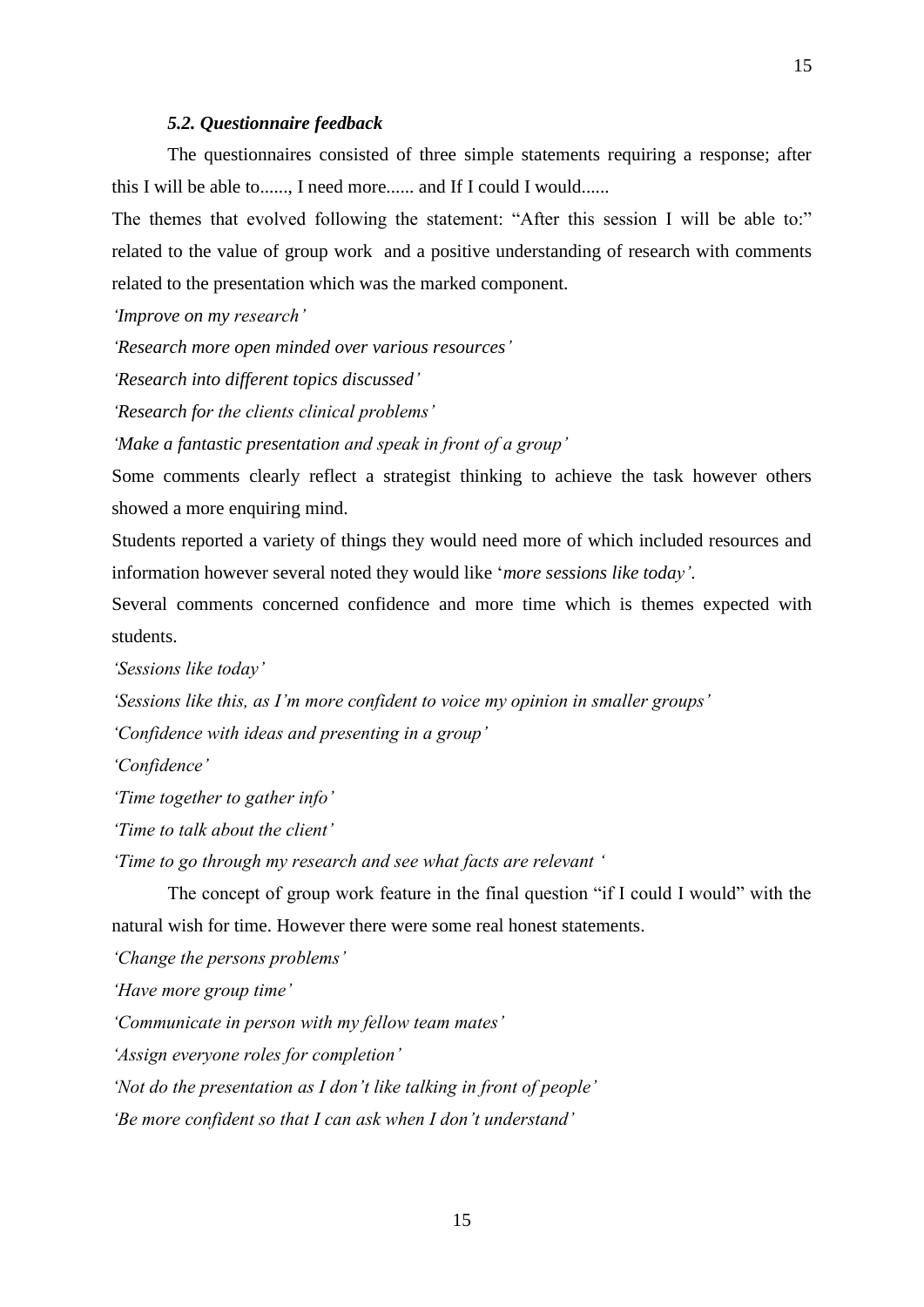#### *5.3. Independent Observer feedback*

The reflection from the independent observer demonstrated positive points and areas to improve:

*"My prevailing memory from this session was the enthusiasm that the lecturer/tutor, ……, had for her teaching, her students, and the content of her teaching. However, the tutor was also faced with a great challenge: her time-management in this session."* 

What appeared to be impressive from the observer was the way the tutor engaged with the students. She felt she was appreciative and accepting of the students individually and as a group. Every student got the opportunity to say something during the 'surgery' and it was important to the tutor to listen to the students. Her whole body language appeared to be saying 'I'm listening to you; I am interested in you and your work.' Only after listening did she start to give advice and hints how to develop the work further, how to improve the possible presentations or mentioning alternatives for the presentations, and how to solve difficulties within the groups; for instance communication issues. With this surgery the students received feedback on the content of the work carried out so far, but also on the way they had achieved outcomes, with every group having its praise and some critical remarks.

What was the biggest issue in the observed session was the time-management. Feeling time pressures, the tutor started to hurry. She was still listening to the students; however, the situation appeared to become fragmented. With a bit more preparation the observer thought some of the issues could have been prevented. Ideally, with this number of students, the tutor would like to have two surgery sessions or two tutors involved in the future. As the later groups had less time the tutor immediately offered them further time during 'drop-in' hours. The observer reported that:

*"with further experiences in carrying group work and further knowledge of the students the tutor will be able to draw on former exercises and be able to predict some challenges to be faced with at the surgery, for instance communication problems in the group, readiness of some students to let other students do the work. However, some interruptions will always be new and ask the tutor for some flexibility of dealing with them – as well as the honesty of not always having an answer ready to every problem"*

# **6. Discussion**

Based on student responses from feedback of the focus group and questionnaires it would appear that the student expectations and responses were generally positive. The focus group of six volunteers may not be a true representative of the group; however it did support students in developing their thinking by building on each other's responses. The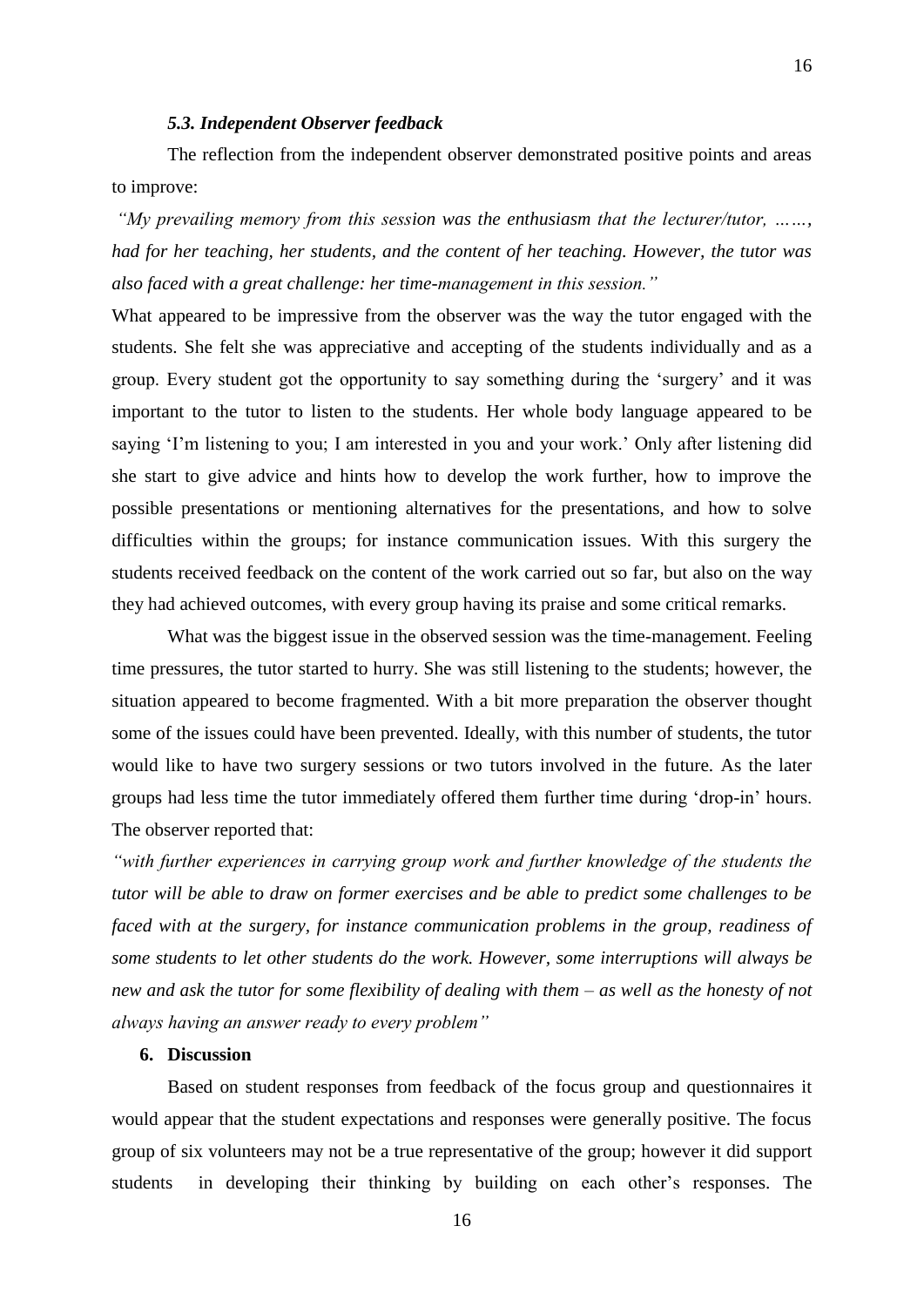questionnaires were anonymous, enabled everyone to respond and provided further understanding of student perceptions and experience of PBL. The negative comments possibly reflected students' lack of confidence in their ability or their personal stance towards group work or possibly indicating their preference to be a passive recipient in learning.

Assessment drives most students learning and influences our learning, our identity and assists us in construction of our society. To develop life-long learners Boud (2000) argues that we must integrate "sustainable assessment" into our lives focusing on learning rather than performance. This may be reflected in the exam results which demonstrated a bimodal curve with the majority of students appearing to engage in the process and have a deep understanding resulting in very good/excellent marks and the minority who possibly did not connect with the process so easily, and failed. Those who failed were also the poor attendees for the group work, which contrasts with the belief of the student in the focus group that believed those who did not attend or engage in the group work could still pass. The issue of feedback has been a concern for many years and early work by Hounsell (1987) appeared to be the beginning of many debates about the role and purpose of feedback in higher education. Subsequently Sadler (1989) argued that feedback needed to address the gaps between students' current level of knowledge and the desired level. Although there have been studies that have undertaken meta analysis of the feedback literature that have indicated that feedback is a highly influential factor in improving student learning and achievement (Hattie and Jaeger, 1998), there remain considerable difficulties with it both pedagogically and practically. For example, from a pedagogical perspective feedback is rarely defined in studies undertaken into it and with a few exceptions (Hounsell *et al,* 2007) it is largely discussed as a general and generalizable concept across (or in spite of ) discipline-based pedagogies.

Reflecting on the Action Research experience it would be helpful to identify those students who are less likely to engage in this form of leaning and therefore may initially require extra support. Some students commented on the difficulty of engaging in group activities, the time allotted for the process, and the desire to want to know 'what to do'. In PBL the responsibility for learning is on the student which might not be their preferred learning style, although it could be argued that the profession of Sports Therapy demands the qualities developed by PBL to be an effective practitioner. Only one module utilised PBL and although appeared to be valued by the majority as a positive experience, was not desired by students to be integrated across all modules. Students reported to the tutor that whilst PBL was enjoyable 'more effort' was required. On further discussion they were possibly being

17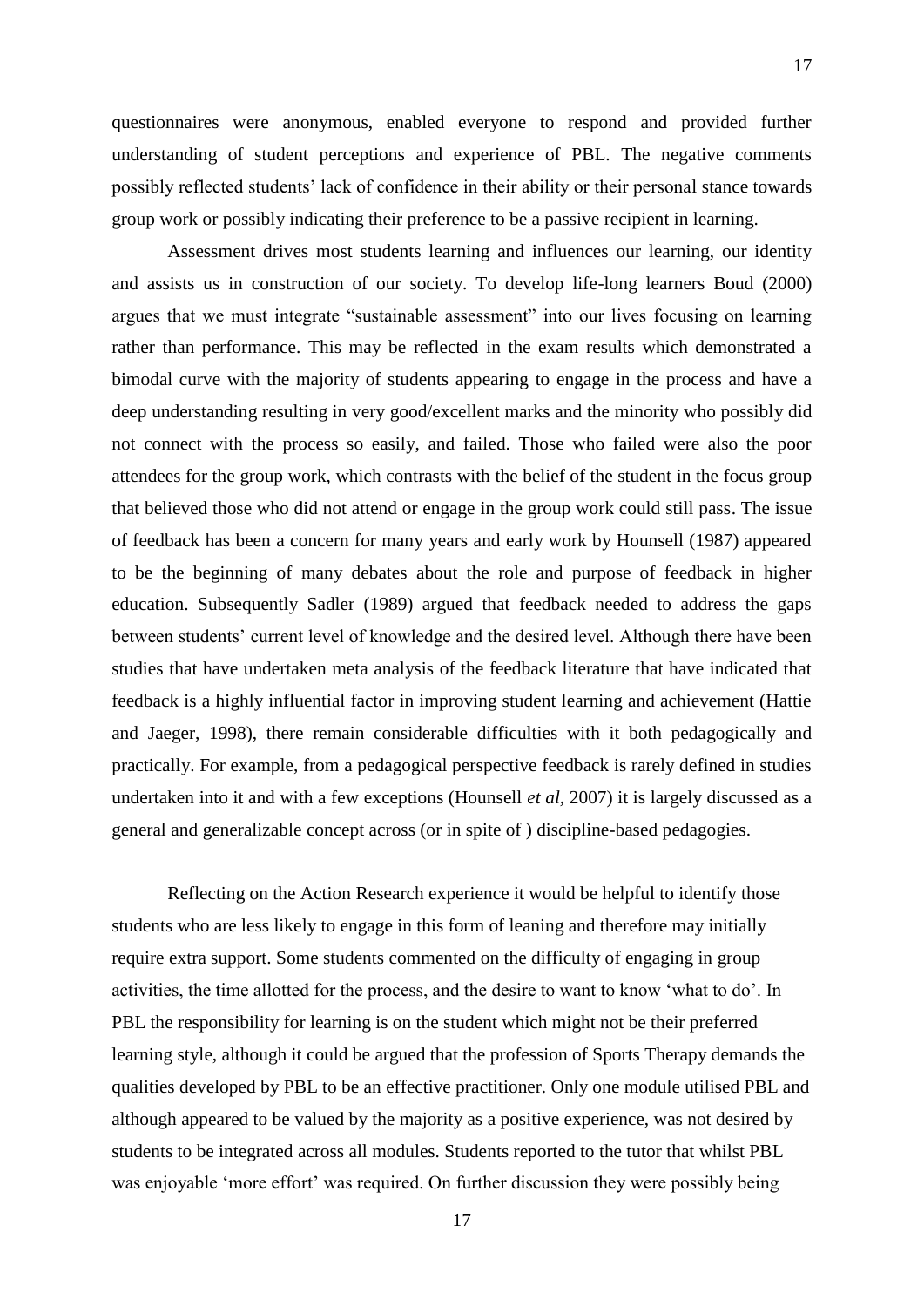challenged into deeper engagement in their cognitive process being active learners. What much of the literature on engagement seems to point to is the need for academics to understand that student engagement is strongly related to learner identity and students' pedagogical stances. Whilst this is still an area that needs further development in higher education, in general this link is increasingly being made in the PBL literature (Sadlo & Richardson, 2003; Fredholm, Savin-Baden, Henningsohn, & Silén, 2015). Early studies into PBL facilitation tended to examine how facilitation was undertaken and ways in which it could be improved to support students' learning. Yet more recent work has indicated that student engagement in PBL remains a complex and contested concept (Yew & Yong, 2014) that requires further consideration in problem-based learning, and higher education in general.

Other problems were the complexity of the problems, as the students were asking for more information, knowledge and time. However, this could be lack of experience in group work or student confidence in their ability to explore the problem. The number in each group was chosen so that the group would not be too large for everyone to feel comfortable participating yet not too small to make it viable. Problems did occur with attendance which made some groups difficult to sustain. Personal communication with a student faced with this problem revealed a frustration and envy at those groups she perceived to be working. Perhaps more time to develop the group into a team before engaging in problem scenarios could be effective. Different modes of feedback could be considered, not just the presentations or exams, to more effectively illustrate how each student is relating and learning in the group.

Feedback from the tutorial observations are in agreement with Schmidt and Moust, 1995) that a willingness of tutors to engage with students in an authentic way with an ability to express themselves in way understood by students is essential to the success of PBL. Time management could be a potential problem as this study demonstrates, with the tutor and students both learning through PBL. However as PBL ebbs and flows with change and is fluid with learning so the tutors need to be prepared for similar changes and be adaptable. Based on this study, the advantages of PBL for these first year Sports Therapists could be

summarised by the following: fostering interactive learning, improved understanding and development of lifelong learning skills, allowing students to develop generic skills and attitudes relevant to their future practice. The style of PBL learning appears to have placed some students in a state of disjunction, as they were challenged to shift from a passive recipient role, with the didactic customary lectures into more active participatory learners.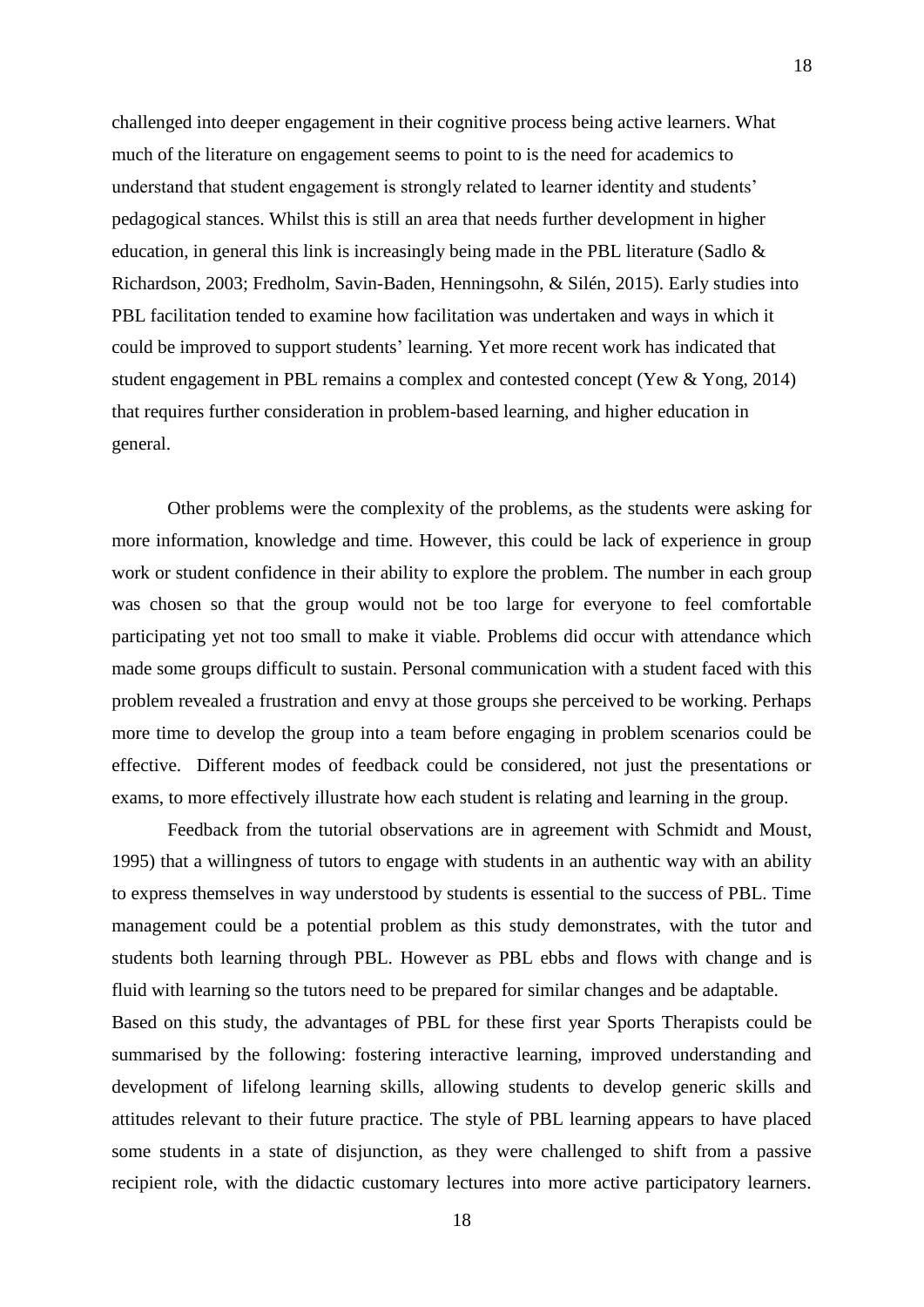However, the negatives could be summarised: students may be unsure how much self directed study to do and what information to collect or use and that students may feel the process is unfair because of the grouping they are assigned to and the individuality of the students contributions.

19

## **7. Concluding thoughts**

The spirit of PBL was well summed up by Savin-Baden (2000) who reported that: it is an approach to learning that is characterised by flexibility and diversity in the sense that it can be implemented in a variety of ways in and across different subjects and disciplines in diverse contexts. As such it can therefore look very different to different people at different times depending on the staff and students involved in the programmes utilising it. However, what will be similar will be the locus of learning around problem scenarios rather than discrete subjects.

In this specific instance, the use of a PBL approach appears to offer advantages in terms of student enjoyment, engagement and development of criticality compared to traditional lecture-led delivery in Sports Therapy. However, care is needed in terms of initial delivery, particularly with groups who have no experience of PBL and who are new to university education. Future work examining the lived experience of PBL within Sports Therapy and its integration into the whole year and course is needed to really identify key elements that could be used to structure future curricula including an appropriate assessment.

#### **References**

- Abrandt, M., Castensson, R. and Dahlgren, L.O. (1995), Problem-based Learning in an undergraduate environmental education – an evaluation. Linkoping University: Department of Geography and Department of Educational Psychology Higher
- Abrandt, M., Castensson, R. and Dahlgren, L.O. (1998), PBL from the teacher's perspective. Conceptions of the tutor's role within problem based learning. *Higher Education*, 36: 437-447.
- Barrows H.S. & Tamblyn R.M. (1980), *Problem-Based Learning: An Approach to Medical Education.* New York: Springer Publishing Company
- Bell, A. (2008), The trials and tribulations of teaching sports therapy. *SportEX dynamics* (18) 24-26
- Boud, D., (2000), Sustainable Assessment: rethinking assessment for the learning society *Studies in Continuing Education*, 22, 2, 151-167.
- Braun, V. & Clarke, V. (2006), Using thematic analysis in psychology. *Qualitative Research in Psychology,* 3 (2), 77-101
- Brydon-Miller. M., Greenwood, D., and Maguire, P., (2003), Why action research? *Action Research*, 1,1, 9-28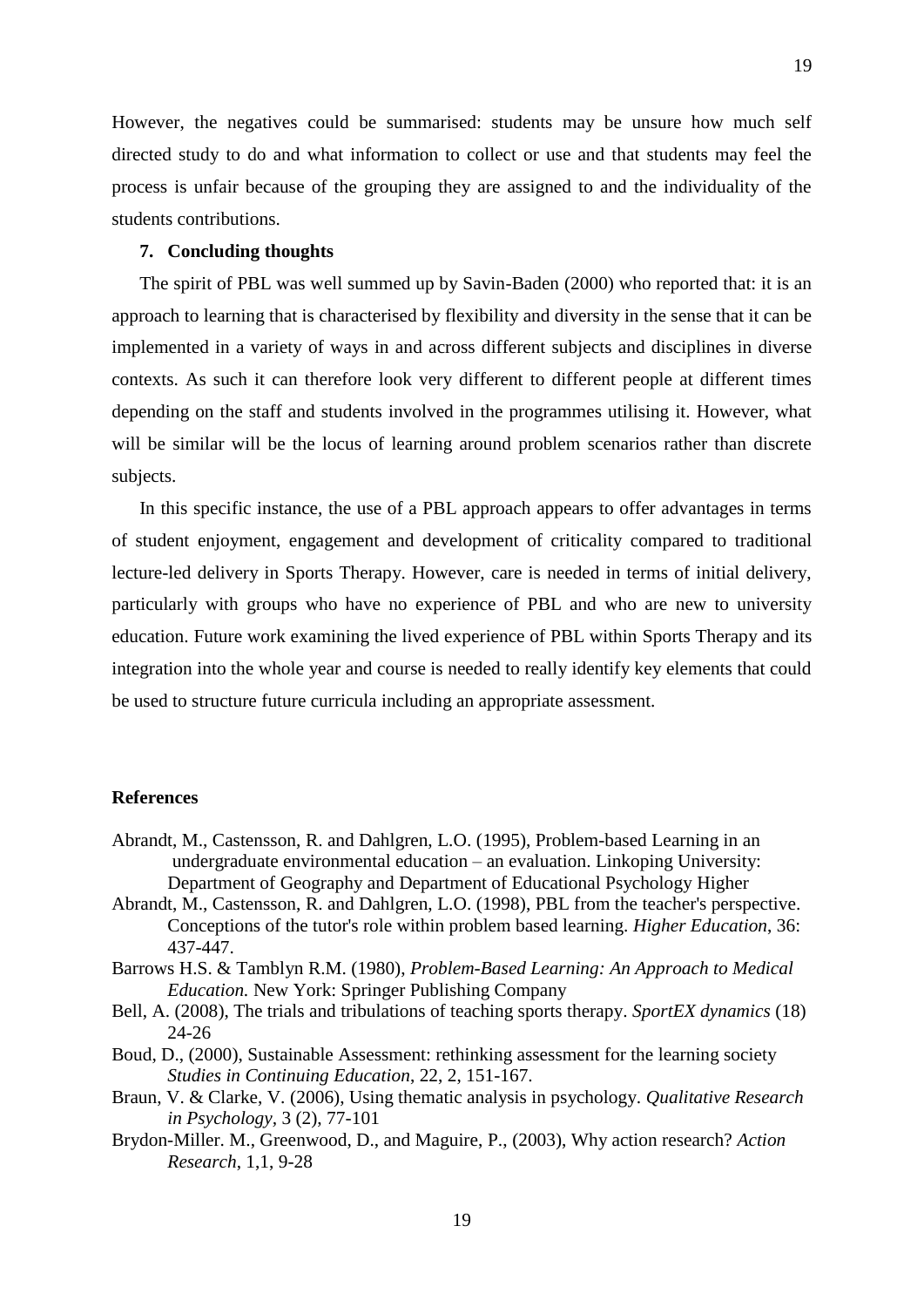- Camp, G., (1996), Problem-based learning: A paradigm shift or a passing fad? *Medical Education*, 1, 2-6.
- Dunlap, J. D., (2005), Problem-based learning and self-efficacy: how a Capsone course prepares students for a profession *Educational Technology Research and Development* 53, 1 65-83
- Fredholm, A., Savin-Baden, M., Henningsohn, L., & Silén. C. (2015), Autonomy as both Challenge and Development in Clinical Education. *Learning, Culture and Social Interaction, 5* 20-27.
- Hattie, J. and R. Jaeger; (1998), Assessment and classroom learning: A deductive approach. *Assessment in Education* 5(1) 111-122.
- Hawk, T. F. and . Shah, A. J (2007), "Using Learning Style Instruments to Enhance Student Learning" *Decision Sciences Journal of Innovative Education* [doi](https://en.wikipedia.org/wiki/Digital_object_identifier)[:10.1111/j.1540-](https://dx.doi.org/10.1111%2Fj.1540-4609.2007.00125.x) [4609.2007.00125.x](https://dx.doi.org/10.1111%2Fj.1540-4609.2007.00125.x)
- Heinrichs, K., (2002), Problem-based learning in entry-level athletic training professionaleducational programs: A model for developing critical thinking and decision-making skills*. Journal of athletic training,* 37, (4 Supplement), 189-198
- Hounsell, D. (2007), Towards more sustainable feedback to students in D. Boud and N. Falchikov (eds) *Rethinking Assessment in Higher Education*. London: Routledge 101- 113
- Krishnan. S., Gabb, R., and Vale, C. (2009), Learning beyond the discipline: encouraging students to cross disciplinary boundaries in PBL*. 20th Australasian Association for Engineering Education Conference University of Adelaide, 6-9 December 117-122* <http://aaee.com.au/conferences/AAEE2009/PDF/AUTHOR/AE090082.PDF>
- Kolb, D. A., and Fry, R. (1975), Towards an applied theory of experiential learning. In C. L. Cooper (Ed.), *Theories of group proccesses*. Chichester: John Wiley and Sons Ltd.
- Kuh, G .D., Kinzie, J., Buckley, J.A., Bridges, B.K., and Hayek, J.C.( 2007), *Piecing together the student success puzzle: Research, propositions, and recommendations. ASHE*  Higher Education Report 32, no. 5. San Francisco: Jossey-Bass.
- Leite, W. L., Svinicki, M. & Shi, Y. (2010), Attempted Validation of the Scores of the VARK: Learning Styles Inventory With Multitrait-Multimethod Confirmatory Factor Analysis Models*. Educational and Psychological Measurement*. 70, 323-339.
- Macdonald, R. and Savin-Baden, M., (2003), *A briefing on assessment in problem-based learning*. LTSN Generic Centre Assessment Series No 7. York: LTSN Generic Centre.
- McConnell, D., (2002), Action research and distributed problem-based learning in continuing professional education *Distance Learning*, 23,1, 59-83
- O'Donoghue, G., McMahon, S., Doody, D., Smith, K. And Cusack, T. (2011), Problembased learning in professional entry-level therapy education: A review of controlled evaluation studies *The interdisciplinary journal of problem-based learning* 5 1 54-73
- Prochaska, J.O., and DiClemente, C.C., (1983), Stages and processes of self-change of smoking: Toward an integrative model of change., *Journal of Consulting and Clinical Psychology,* 51, 390-395.
- Sadler, D. R. (1989), Formative assessment and the design of instructional systems, *Instructional Science,* 18, 119–144.
- Sadlo, G. & Richardson, J.T.E. (2003), Approaches to studying and perceptions of the academic environment in students following problem-based and subject-based curricula. *Higher Education Research and Development, 22* (3), 253-274. ISSN 0729- 4360
- Savin-Baden, M., (2003a), *Facilitating problem-based learning.* (Buckingham: SRHE/Open University Press).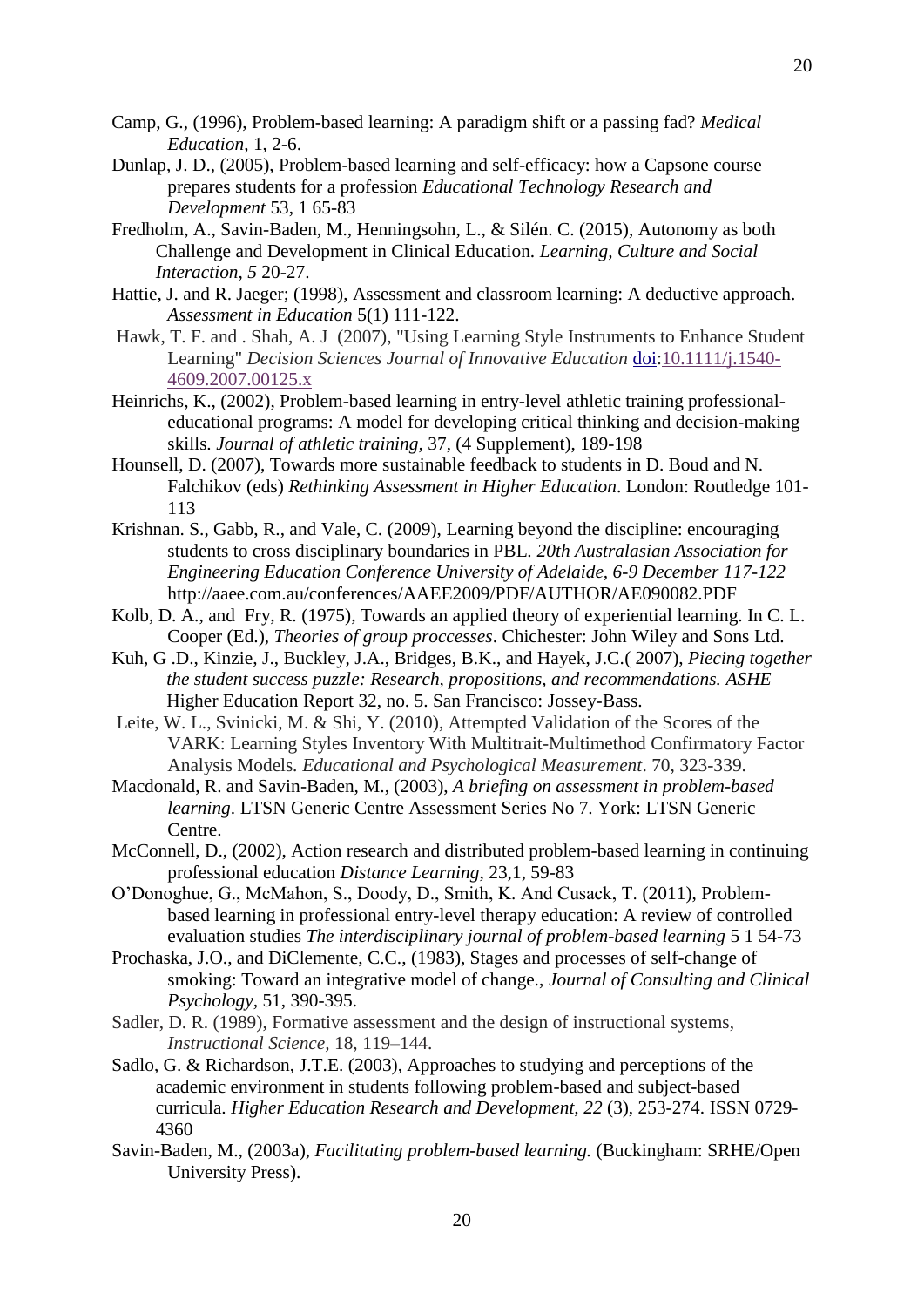- Savin-Baden, M. (2003b), Disciplinary Differences or Modes of Curriculum Practice? Who promised to deliver what in Problem-based Learning?*. Biochemistry and Molecular Biology Education* 31 (5), 338-343
- Savin-Baden, M. and Major, C., (2004), *Foundations of problem-based learning*. (Buckingham: SRHE/Open University Press).
- Schmidt, H. G. (1983), Problem-based learning: rationale and description. *Medical Education*  $17(1)11-6;$
- Schmidt, H. G. and J. H. Moust (1995), "What makes a tutor effective? A structuralequations modeling approach to learning in problem-based curricula." *Academic Medicine* 70(8): 708-14.
- [Schmidt, H.G.,](http://en.scientificcommons.org/h_g_schmidt) and [Moust, J.H.C.](http://en.scientificcommons.org/j_h_c_moust) (2002), Towards a taxonomy of problems used in problembased curricula *Journal for Excellence in College Teaching, 11* (2), 22-57
- Silén, C. (2006), The tutor's approach in base groups. *Higher Education* 51: 373–385.
- Trowler, V. and Trowler, P. (2010), Student engagement literature review. *The Higher Education Academy.*

[www.heacademy.ac.uk/resources/detail/evidencenet/Student\\_engagement\\_literature\\_r](http://www.heacademy.ac.uk/resources/detail/evidencenet/Student_engagement_literature_review) [eview](http://www.heacademy.ac.uk/resources/detail/evidencenet/Student_engagement_literature_review)

- Van Manen, M. (1990), *Researching lived experience: Human science for an action sensitive pedagogy,* Albany, NY: State University of New York Press
- Wilkie, K. (2004), Becoming facilitative: Shifts in lecturers' approaches to facilitating problem-based learning. In *Challenging research in problem-based learning*, ed. M. Savin-Baden. and K. Wilkie, 81-92 Maidenhead: SRHE and Open University Press.
- Wilkinson, S. , (2004), Focus Group Research. In D. Silverman (Ed), *Qualitative Research, Theory, Method and Practice.* London: Sage. 178-199
- Williams, B., (2004), The implementation of Case-based learning shaping the pedagogy in ambulance education., *Journal of Emergency Primary Health Care.,* 2, 3-4.
- Wood, D. F., (2003), ABC of learning and teaching in medicine: Problem based learning. *British Medical Journal,* 326, 328-330.
- Yew. E. H.J. & Yong, J.J.Y (2014), Student perceptions of facilitators' social congruence, use of expertise and cognitive congruence in problem-based learning *Instructional Science, 42* (5), 795-815.
- Zepke, N., and Leach, L. (2010), Improving student engagement: ten proposals for action. *Active Learning in Higher Education* 11, 3: 167–177.
- Maggie Savin-Baden is now Professor of Education Research, University of Worcester Henwick Grove, WR2 6AJ Michael Duncan is Professor in Exercise Science, Department of Applied Sciences and Health, Coventry University. Sheila Leddington Wright is in the Department of Applied Sciences and Health, Coventry University.
- National Student Survey (2012) Higher Education Funding Council for England <http://www.hefce.ac.uk/lt/nss/results/2012/>
- Savin-Baden, M. (2006) 'Challenging Models and Perspectives of Problem-based Learning', in *[Management of Change: Implementation of Problem Based and Project Based Learning in](http://www.amazon.co.uk/Management-Change-E-De-Graaff/dp/9087900139/ref=sr_1_1?s=books&ie=UTF8&qid=1332861961&sr=1-1)  [Engineering](http://www.amazon.co.uk/Management-Change-E-De-Graaff/dp/9087900139/ref=sr_1_1?s=books&ie=UTF8&qid=1332861961&sr=1-1)*. ed. by de Graaff, E., & Kolmos, A. Utrecht: Lemma Publishers, 9-30
- Confirm that Sports Therapy is the beginning of the sentence
- I accept the edits made in the sentence "This study adopted ..."
- Reason, P., & Bradbury, H. 2006. **Handbook of Action Research**: Concise paperback edition: 362. London: Sage Publications